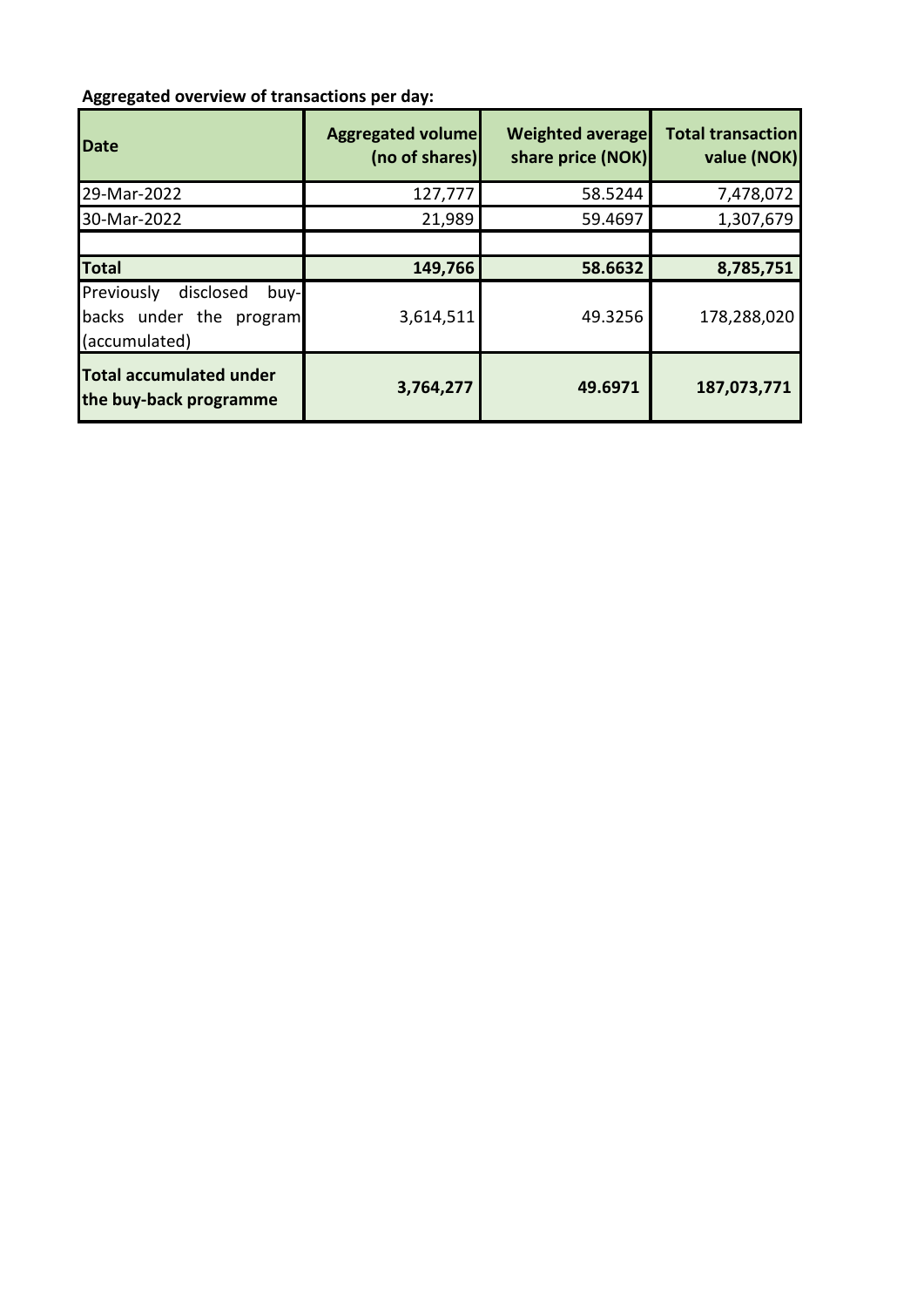| Order          | <b>Ticker</b> | <b>ISIN</b>      | <b>Currency</b> | <b>Volume</b> | <b>Price</b> | <b>Consideration</b> | <b>MIC</b> | <b>Date</b>            | <b>Time</b> |
|----------------|---------------|------------------|-----------------|---------------|--------------|----------------------|------------|------------------------|-------------|
| 48736454 BWLPG |               | BMG173841013 NOK |                 | (16)          | 59.30        | (948.80) AQEU        |            | 30/3/2022              | 9:08:54     |
| 48736454 BWLPG |               | BMG173841013 NOK |                 | (157)         | 59.30        | (9,310.10) CEUX      |            | 30/3/2022              | 9:11:17     |
| 48736454 BWLPG |               | BMG173841013 NOK |                 | (300)         | 59.30        | (17,790.00) XOSL     |            | 30/3/2022              | 9:11:17     |
| 48736454 BWLPG |               | BMG173841013 NOK |                 | (73)          | 59.30        | (4,328.90) XOSL      |            | 30/3/2022              | 9:11:17     |
| 48736454 BWLPG |               | BMG173841013 NOK |                 | (235)         | 59.50        | (13,982.50) CEUX     |            | 30/3/2022              | 9:14:04     |
| 48736454 BWLPG |               | BMG173841013 NOK |                 | (64)          | 59.50        | (3,808.00) XOSL      |            | 30/3/2022              | 9:14:04     |
| 48736454 BWLPG |               | BMG173841013 NOK |                 | (255)         | 59.50        | (15,172.50) XOSL     |            | 30/3/2022              | 9:14:04     |
| 48736454 BWLPG |               | BMG173841013 NOK |                 | (56)          | 59.50        | (3,332.00) CEUX      |            | 30/3/2022              | 9:16:05     |
| 48736454 BWLPG |               | BMG173841013 NOK |                 | (101)         | 59.50        | (6,009.50) CEUX      |            | 30/3/2022              | 9:16:05     |
| 48736454 BWLPG |               | BMG173841013 NOK |                 | (239)         | 59.50        | (14,220.50) XOSL     |            | 30/3/2022              | 9:16:05     |
| 48736454 BWLPG |               | BMG173841013 NOK |                 | (79)          | 59.50        | (4,700.50) CEUX      |            | 30/3/2022              | 9:19:55     |
| 48736454 BWLPG |               | BMG173841013 NOK |                 | (76)          | 59.50        | (4,522.00) CEUX      |            | 30/3/2022              | 9:19:55     |
| 48736454 BWLPG |               | BMG173841013     | <b>NOK</b>      | (2)           | 59.50        | (119.00) CEUX        |            | 30/3/2022              | 9:19:55     |
| 48736454 BWLPG |               | BMG173841013 NOK |                 | (328)         | 59.50        | (19,516.00) XOSL     |            | 30/3/2022              | 9:19:55     |
| 48736454 BWLPG |               | BMG173841013     | <b>NOK</b>      | (10)          | 59.50        | (595.00) XOSL        |            | 30/3/2022              | 9:19:55     |
| 48736454 BWLPG |               | BMG173841013     | <b>NOK</b>      | (27)          | 59.50        | $(1,606.50)$ XOSL    |            | 30/3/2022              | 9:19:55     |
| 48736454 BWLPG |               | BMG173841013     | <b>NOK</b>      | (157)         | 59.35        | (9,317.95) CEUX      |            | 30/3/2022              | 9:25:05     |
| 48736454 BWLPG |               | BMG173841013     | <b>NOK</b>      | (225)         | 59.35        | (13,353.75) XOSL     |            | 30/3/2022              | 9:25:05     |
| 48736454 BWLPG |               | BMG173841013 NOK |                 | (157)         | 59.50        | (9,341.50) CEUX      |            | 30/3/2022              | 9:32:42     |
| 48736454 BWLPG |               | BMG173841013 NOK |                 | (5)           | 59.50        | (297.50) CEUX        |            | 30/3/2022              | 9:32:42     |
| 48736454 BWLPG |               | BMG173841013 NOK |                 | (152)         | 59.50        | (9,044.00) CEUX      |            | 30/3/2022              | 9:33:38     |
| 48736454 BWLPG |               | BMG173841013     | <b>NOK</b>      |               | 59.50        | (297.50) CEUX        |            |                        | 9:33:38     |
|                |               |                  |                 | (5)           |              |                      |            | 30/3/2022<br>30/3/2022 |             |
| 48736454 BWLPG |               | BMG173841013 NOK |                 | (304)         | 59.50        | (18,088.00) XOSL     |            |                        | 9:33:38     |
| 48736454 BWLPG |               | BMG173841013 NOK |                 | (107)         | 59.45        | (6,361.15) CEUX      |            | 30/3/2022              | 9:33:39     |
| 48736454 BWLPG |               | BMG173841013 NOK |                 | (299)         | 59.45        | (17,775.55) XOSL     |            | 30/3/2022              | 9:33:39     |
| 48736454 BWLPG |               | BMG173841013 NOK |                 | (127)         | 59.50        | (7,556.50) AQEU      |            | 30/3/2022              | 9:40:10     |
| 48736454 BWLPG |               | BMG173841013 NOK |                 | (697)         | 59.50        | (41,471.50) XOSL     |            | 30/3/2022              | 9:40:10     |
| 48736454 BWLPG |               | BMG173841013     | <b>NOK</b>      | (568)         | 59.50        | (33,796.00) CEUX     |            | 30/3/2022              | 9:41:00     |
| 48736454 BWLPG |               | BMG173841013     | <b>NOK</b>      | (398)         | 59.50        | (23,681.00) XOSL     |            | 30/3/2022              | 9:41:00     |
| 48736454 BWLPG |               | BMG173841013     | <b>NOK</b>      | (360)         | 59.50        | (21,420.00) XOSL     |            | 30/3/2022              | 9:41:00     |
| 48736454 BWLPG |               | BMG173841013     | <b>NOK</b>      | (178)         | 59.50        | (10,591.00) XOSL     |            | 30/3/2022              | 9:41:00     |
| 48736454 BWLPG |               | BMG173841013 NOK |                 | (136)         | 59.50        | (8,092.00) CEUX      |            | 30/3/2022              | 9:41:15     |
| 48736454 BWLPG |               | BMG173841013     | <b>NOK</b>      | (157)         | 59.50        | (9,341.50) CEUX      |            | 30/3/2022              | 9:41:49     |
| 48736454 BWLPG |               | BMG173841013     | <b>NOK</b>      | (157)         | 59.50        | (9,341.50) CEUX      |            | 30/3/2022              | 9:41:49     |
| 48736454 BWLPG |               | BMG173841013 NOK |                 | (273)         | 59.50        | (16,243.50) XOSL     |            | 30/3/2022              | 9:41:49     |
| 48736454 BWLPG |               | BMG173841013 NOK |                 | (118)         | 59.50        | (7,021.00) XOSL      |            | 30/3/2022              | 9:41:49     |
| 48736454 BWLPG |               | BMG173841013 NOK |                 | (124)         | 59.50        | (7,378.00) XOSL      |            | 30/3/2022 9:41:49      |             |
| 48736454 BWLPG |               | BMG173841013 NOK |                 | (365)         | 59.45        | (21,699.25) BEUP     |            | 30/3/2022              | 9:42:03     |
| 48736454 BWLPG |               | BMG173841013 NOK |                 | (126)         | 59.50        | (7,497.00) CEUX      |            | 30/3/2022              | 9:45:40     |
| 48736454 BWLPG |               | BMG173841013 NOK |                 | (235)         | 59.50        | (13,982.50) CEUX     |            | 30/3/2022              | 9:50:30     |
| 48736454 BWLPG |               | BMG173841013 NOK |                 | (437)         | 59.50        | (26,001.50) XOSL     |            | 30/3/2022              | 9:50:30     |
| 48736454 BWLPG |               | BMG173841013 NOK |                 | (6)           | 59.50        | (357.00) XOSL        |            | 30/3/2022              | 9:50:30     |
| 48736454 BWLPG |               | BMG173841013 NOK |                 | (13)          | 59.50        | (773.50) XOSL        |            | 30/3/2022              | 9:50:30     |
| 48736454 BWLPG |               | BMG173841013 NOK |                 | (136)         | 59.35        | (8,071.60) CEUX      |            | 30/3/2022              | 9:50:59     |
| 48736454 BWLPG |               | BMG173841013 NOK |                 | (13)          | 59.35        | (771.55) CEUX        |            | 30/3/2022 9:51:49      |             |
| 48736454 BWLPG |               | BMG173841013 NOK |                 | (126)         | 59.35        | (7,478.10) CEUX      |            | 30/3/2022 9:51:49      |             |
| 48736454 BWLPG |               | BMG173841013 NOK |                 | (298)         | 59.50        | (17,731.00) XOSL     |            | 30/3/2022 10:01:36     |             |
| 48736454 BWLPG |               | BMG173841013 NOK |                 | (67)          | 59.50        | (3,986.50) XOSL      |            | 30/3/2022 10:01:36     |             |
| 48736454 BWLPG |               | BMG173841013 NOK |                 | (303)         | 59.40        | (17,998.20) XOSL     |            | 30/3/2022 10:05:30     |             |
| 48736454 BWLPG |               | BMG173841013 NOK |                 | (52)          | 59.50        | (3,094.00) CEUX      |            | 30/3/2022 10:18:27     |             |
| 48736454 BWLPG |               | BMG173841013 NOK |                 | (53)          | 59.50        | $(3, 153.50)$ CEUX   |            | 30/3/2022 10:18:27     |             |
| 48736454 BWLPG |               | BMG173841013 NOK |                 | (28)          | 59.50        | $(1,666.00)$ CEUX    |            | 30/3/2022 10:18:27     |             |
| 48736454 BWLPG |               | BMG173841013 NOK |                 | (48)          | 59.50        | $(2,856.00)$ XOSL    |            | 30/3/2022 10:18:27     |             |
| 48736454 BWLPG |               | BMG173841013 NOK |                 | (157)         | 59.50        | (9,341.50) CEUX      |            | 30/3/2022 10:20:40     |             |
| 48736454 BWLPG |               | BMG173841013 NOK |                 | (235)         | 59.50        | (13,982.50) CEUX     |            | 30/3/2022 10:20:40     |             |
| 48736454 BWLPG |               | BMG173841013 NOK |                 | (440)         | 59.50        | (26,180.00) XOSL     |            | 30/3/2022 10:20:40     |             |
| 48736454 BWLPG |               | BMG173841013 NOK |                 | (256)         | 59.50        | (15,232.00) XOSL     |            | 30/3/2022 10:20:40     |             |
| 48736454 BWLPG |               | BMG173841013 NOK |                 | (264)         | 59.40        | (15,681.60) XOSL     |            | 30/3/2022 10:21:14     |             |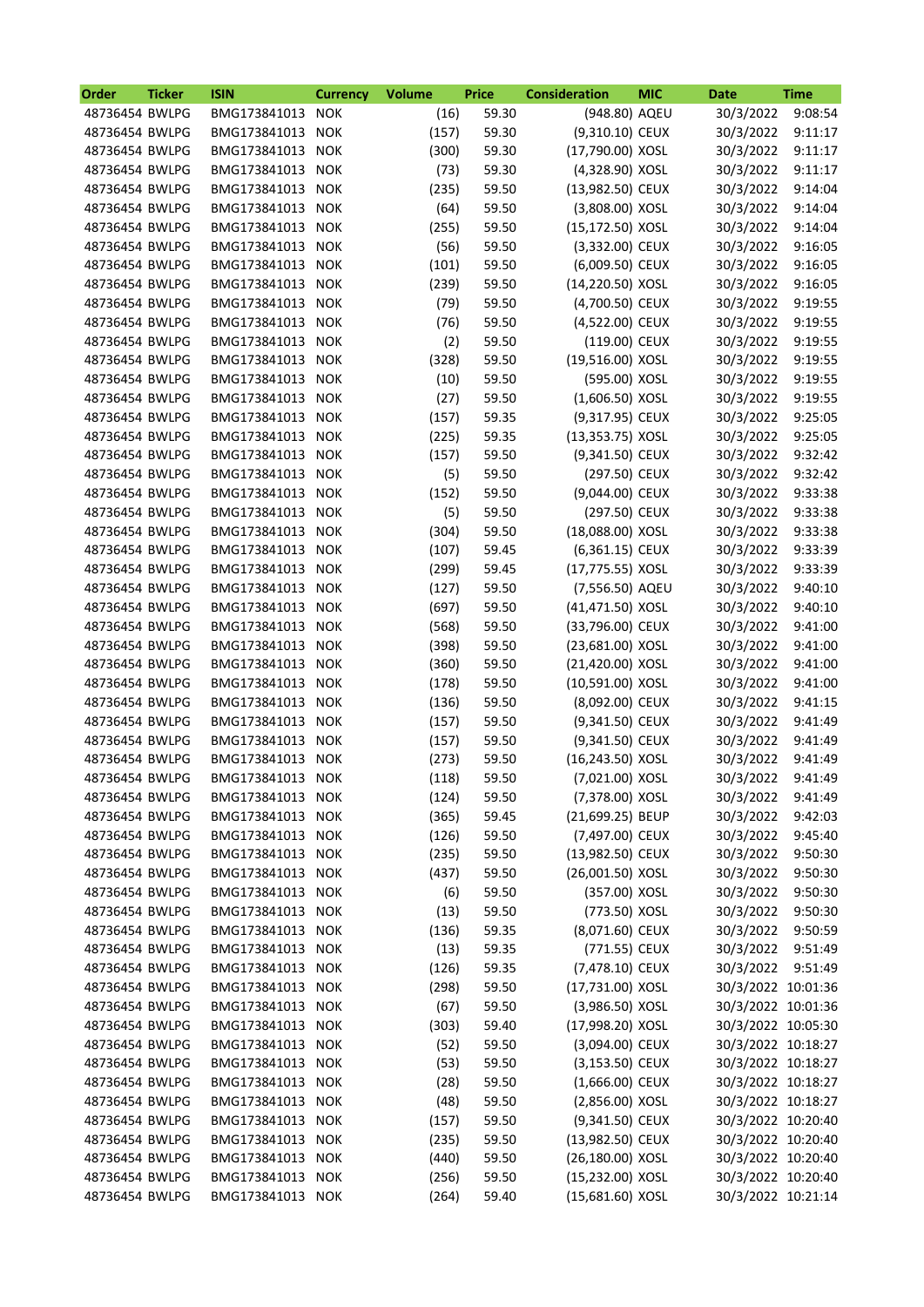| 48736454 BWLPG | BMG173841013 NOK |            | (157) | 59.40 | (9,325.80) XOSL    | 30/3/2022 10:21:14 |  |
|----------------|------------------|------------|-------|-------|--------------------|--------------------|--|
| 48736454 BWLPG | BMG173841013 NOK |            | (99)  | 59.45 | (5,885.55) AQEU    | 30/3/2022 10:26:43 |  |
| 48736454 BWLPG | BMG173841013 NOK |            | (268) | 59.45 | (15,932.60) AQEU   | 30/3/2022 10:26:43 |  |
| 48736454 BWLPG | BMG173841013 NOK |            | (162) | 59.50 | (9,639.00) CEUX    | 30/3/2022 10:27:06 |  |
| 48736454 BWLPG | BMG173841013 NOK |            | (160) | 59.50 | (9,520.00) AQEU    | 30/3/2022 10:27:06 |  |
| 48736454 BWLPG | BMG173841013 NOK |            | (20)  | 59.50 | $(1,190.00)$ CEUX  | 30/3/2022 10:27:06 |  |
| 48736454 BWLPG | BMG173841013 NOK |            | (33)  | 59.50 | $(1,963.50)$ CEUX  | 30/3/2022 10:27:06 |  |
| 48736454 BWLPG | BMG173841013 NOK |            | (162) | 59.50 | (9,639.00) XOSL    | 30/3/2022 10:27:06 |  |
| 48736454 BWLPG | BMG173841013 NOK |            | (297) | 59.50 | (17,671.50) XOSL   | 30/3/2022 10:27:06 |  |
| 48736454 BWLPG | BMG173841013 NOK |            | (315) | 59.50 | (18,742.50) XOSL   | 30/3/2022 10:28:14 |  |
| 48736454 BWLPG | BMG173841013 NOK |            | (157) | 59.50 | (9,341.50) XOSL    | 30/3/2022 10:28:14 |  |
| 48736454 BWLPG | BMG173841013 NOK |            | (96)  | 59.50 | (5,712.00) CEUX    | 30/3/2022 10:38:27 |  |
| 48736454 BWLPG | BMG173841013 NOK |            | (61)  | 59.50 | (3,629.50) CEUX    | 30/3/2022 10:38:27 |  |
| 48736454 BWLPG | BMG173841013 NOK |            | (352) | 59.50 | (20,944.00) XOSL   | 30/3/2022 10:38:27 |  |
| 48736454 BWLPG | BMG173841013 NOK |            | (12)  | 59.50 | (714.00) CEUX      | 30/3/2022 10:42:26 |  |
| 48736454 BWLPG | BMG173841013 NOK |            | (145) | 59.50 | (8,627.50) CEUX    | 30/3/2022 10:42:26 |  |
| 48736454 BWLPG | BMG173841013 NOK |            | (302) | 59.50 | (17,969.00) XOSL   | 30/3/2022 10:42:26 |  |
| 48736454 BWLPG | BMG173841013 NOK |            | (183) | 59.43 | (10,874.78) MOSE   | 30/3/2022 10:42:26 |  |
| 48736454 BWLPG | BMG173841013     | <b>NOK</b> | (370) | 59.45 | (21,996.50) BEUP   | 30/3/2022 10:47:12 |  |
| 48736454 BWLPG | BMG173841013     | NOK        | (368) | 59.45 | (21,877.60) BEUP   | 30/3/2022 10:47:39 |  |
| 48736454 BWLPG | BMG173841013 NOK |            | (4)   | 59.45 | (237.80) AQEU      | 30/3/2022 10:48:34 |  |
| 48736454 BWLPG | BMG173841013     | <b>NOK</b> | (179) | 59.45 | (10,641.55) AQEU   | 30/3/2022 10:48:34 |  |
| 48736454 BWLPG | BMG173841013     | <b>NOK</b> | (45)  | 59.45 | (2,675.25) CEUX    | 30/3/2022 10:48:34 |  |
| 48736454 BWLPG | BMG173841013     | <b>NOK</b> | (51)  | 59.45 | (3,031.95) CEUX    | 30/3/2022 10:48:34 |  |
| 48736454 BWLPG | BMG173841013     | NOK        | (88)  | 59.45 | (5,231.60) TQEX    | 30/3/2022 10:48:34 |  |
| 48736454 BWLPG | BMG173841013     | <b>NOK</b> | (162) | 59.50 | (9,639.00) CEUX    | 30/3/2022 10:48:34 |  |
|                |                  |            |       |       |                    |                    |  |
| 48736454 BWLPG | BMG173841013 NOK |            | (65)  | 59.50 | (3,867.50) CEUX    | 30/3/2022 11:01:23 |  |
| 48736454 BWLPG | BMG173841013 NOK |            | (227) | 59.50 | (13,506.50) CEUX   | 30/3/2022 11:01:23 |  |
| 48736454 BWLPG | BMG173841013     | NOK        | (390) | 59.50 | (23,205.00) XOSL   | 30/3/2022 11:01:23 |  |
| 48736454 BWLPG | BMG173841013     | <b>NOK</b> | (91)  | 59.50 | (5,414.50) XOSL    | 30/3/2022 11:01:23 |  |
| 48736454 BWLPG | BMG173841013     | <b>NOK</b> | (157) | 59.50 | (9,341.50) CEUX    | 30/3/2022 11:10:51 |  |
| 48736454 BWLPG | BMG173841013     | <b>NOK</b> | (157) | 59.50 | (9,341.50) CEUX    | 30/3/2022 11:10:51 |  |
| 48736454 BWLPG | BMG173841013 NOK |            | (241) | 59.50 | (14,339.50) XOSL   | 30/3/2022 11:10:51 |  |
| 48736454 BWLPG | BMG173841013     | <b>NOK</b> | (48)  | 59.50 | (2,856.00) XOSL    | 30/3/2022 11:10:51 |  |
| 48736454 BWLPG | BMG173841013     | NOK        | (322) | 59.50 | (19,159.00) XOSL   | 30/3/2022 11:10:51 |  |
| 48736454 BWLPG | BMG173841013 NOK |            | (242) | 59.50 | (14,399.00) XOSL   | 30/3/2022 11:34:16 |  |
| 48736454 BWLPG | BMG173841013 NOK |            | (157) | 59.50 | (9,341.50) XOSL    | 30/3/2022 11:34:16 |  |
| 48736454 BWLPG | BMG173841013 NOK |            | (184) | 59.48 | (10,943.40) MOSE   | 30/3/2022 11:35:02 |  |
| 48736454 BWLPG | BMG173841013 NOK |            | (36)  | 59.40 | $(2, 138.40)$ CEUX | 30/3/2022 11:37:40 |  |
| 48736454 BWLPG | BMG173841013 NOK |            | (664) | 59.50 | (39,508.00) GSEI   | 30/3/2022 11:44:14 |  |
| 48736454 BWLPG | BMG173841013 NOK |            | (235) | 59.50 | (13,982.50) CEUX   | 30/3/2022 11:47:32 |  |
| 48736454 BWLPG | BMG173841013 NOK |            | (1)   | 59.50 | (59.50) XOSL       | 30/3/2022 11:47:32 |  |
| 48736454 BWLPG | BMG173841013 NOK |            | (194) | 59.50 | (11,543.00) XOSL   | 30/3/2022 11:47:32 |  |
| 48736454 BWLPG | BMG173841013 NOK |            | (235) | 59.50 | (13,982.50) XOSL   | 30/3/2022 11:47:32 |  |
| 48736454 BWLPG | BMG173841013 NOK |            | (235) | 59.30 | (13,935.50) CEUX   | 30/3/2022 12:00:03 |  |
| 48736454 BWLPG | BMG173841013 NOK |            | (464) | 59.30 | (27,515.20) XOSL   | 30/3/2022 12:00:03 |  |
| 48736454 BWLPG | BMG173841013 NOK |            | (235) | 59.30 | (13,935.50) CEUX   | 30/3/2022 12:00:07 |  |
| 48736454 BWLPG | BMG173841013 NOK |            | (323) | 59.30 | (19,153.90) XOSL   | 30/3/2022 12:00:07 |  |
| 48736454 BWLPG | BMG173841013 NOK |            | (321) | 59.50 | (19,099.50) CEUX   | 30/3/2022 12:02:39 |  |
| 48736454 BWLPG | BMG173841013 NOK |            | (427) | 59.50 | (25,406.50) XOSL   | 30/3/2022 12:02:39 |  |
| 48736454 BWLPG | BMG173841013 NOK |            | (183) | 59.50 | (10,888.50) MOSE   | 30/3/2022 12:06:34 |  |
| 48736454 BWLPG | BMG173841013 NOK |            | (157) | 59.50 | (9,341.50) CEUX    | 30/3/2022 12:11:03 |  |
| 48736454 BWLPG | BMG173841013 NOK |            | (319) | 59.50 | (18,980.50) XOSL   | 30/3/2022 12:11:03 |  |
| 48736454 BWLPG | BMG173841013 NOK |            | (8)   | 59.50 | (476.00) CEUX      | 30/3/2022 13:13:54 |  |
| 48736454 BWLPG | BMG173841013 NOK |            | (16)  | 59.50 | (952.00) CEUX      | 30/3/2022 13:13:54 |  |
| 48736454 BWLPG | BMG173841013 NOK |            | (44)  | 59.50 | (2,618.00) CEUX    | 30/3/2022 13:13:54 |  |
| 48736454 BWLPG | BMG173841013 NOK |            | (6)   | 59.50 | (357.00) CEUX      | 30/3/2022 13:13:54 |  |
| 48736454 BWLPG | BMG173841013 NOK |            | (9)   | 59.50 | (535.50) CEUX      | 30/3/2022 13:13:54 |  |
| 48736454 BWLPG | BMG173841013 NOK |            | (72)  | 59.50 | (4,284.00) CEUX    | 30/3/2022 13:13:54 |  |
|                |                  |            |       |       |                    |                    |  |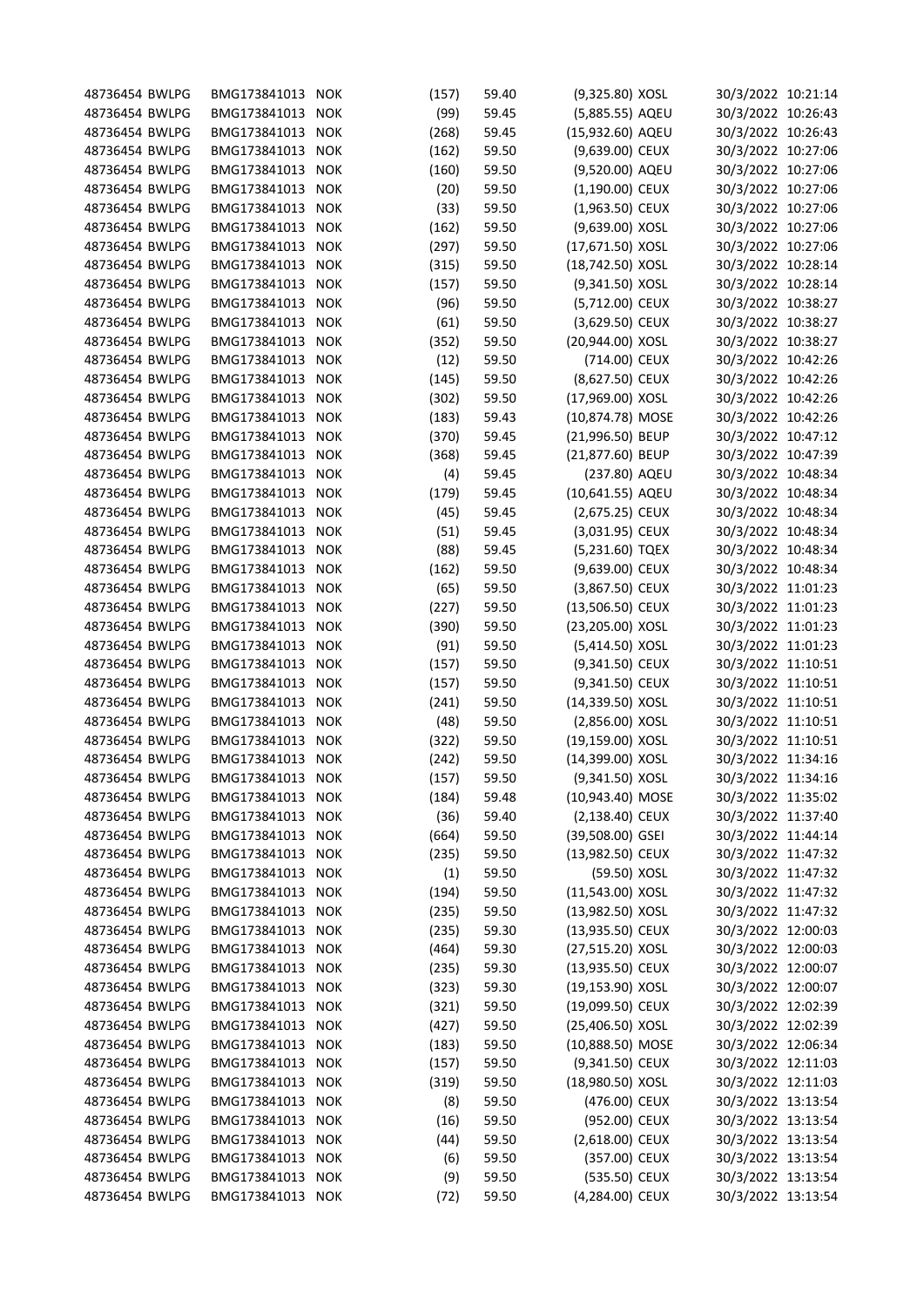| 48736454 BWLPG | BMG173841013 NOK | (32)     | 59.50 | (1,904.00) CEUX    | 30/3/2022 13:13:54 |  |
|----------------|------------------|----------|-------|--------------------|--------------------|--|
| 48736454 BWLPG | BMG173841013 NOK | (6)      | 59.50 | (357.00) CEUX      | 30/3/2022 13:13:54 |  |
| 48736454 BWLPG | BMG173841013 NOK | (101)    | 59.50 | (6,009.50) XOSL    | 30/3/2022 13:13:54 |  |
| 48736454 BWLPG | BMG173841013 NOK | (372)    | 59.50 | (22,134.00) XOSL   | 30/3/2022 13:13:54 |  |
| 48736454 BWLPG | BMG173841013 NOK | (56)     | 59.50 | (3,332.00) XOSL    | 30/3/2022 13:13:54 |  |
| 48736454 BWLPG | BMG173841013 NOK | (54)     | 59.50 | (3,213.00) XOSL    | 30/3/2022 13:14:31 |  |
| 48736454 BWLPG | BMG173841013 NOK | (275)    | 59.50 | $(16,362.50)$ XOSL | 30/3/2022 13:16:40 |  |
|                |                  | (21,989) |       |                    |                    |  |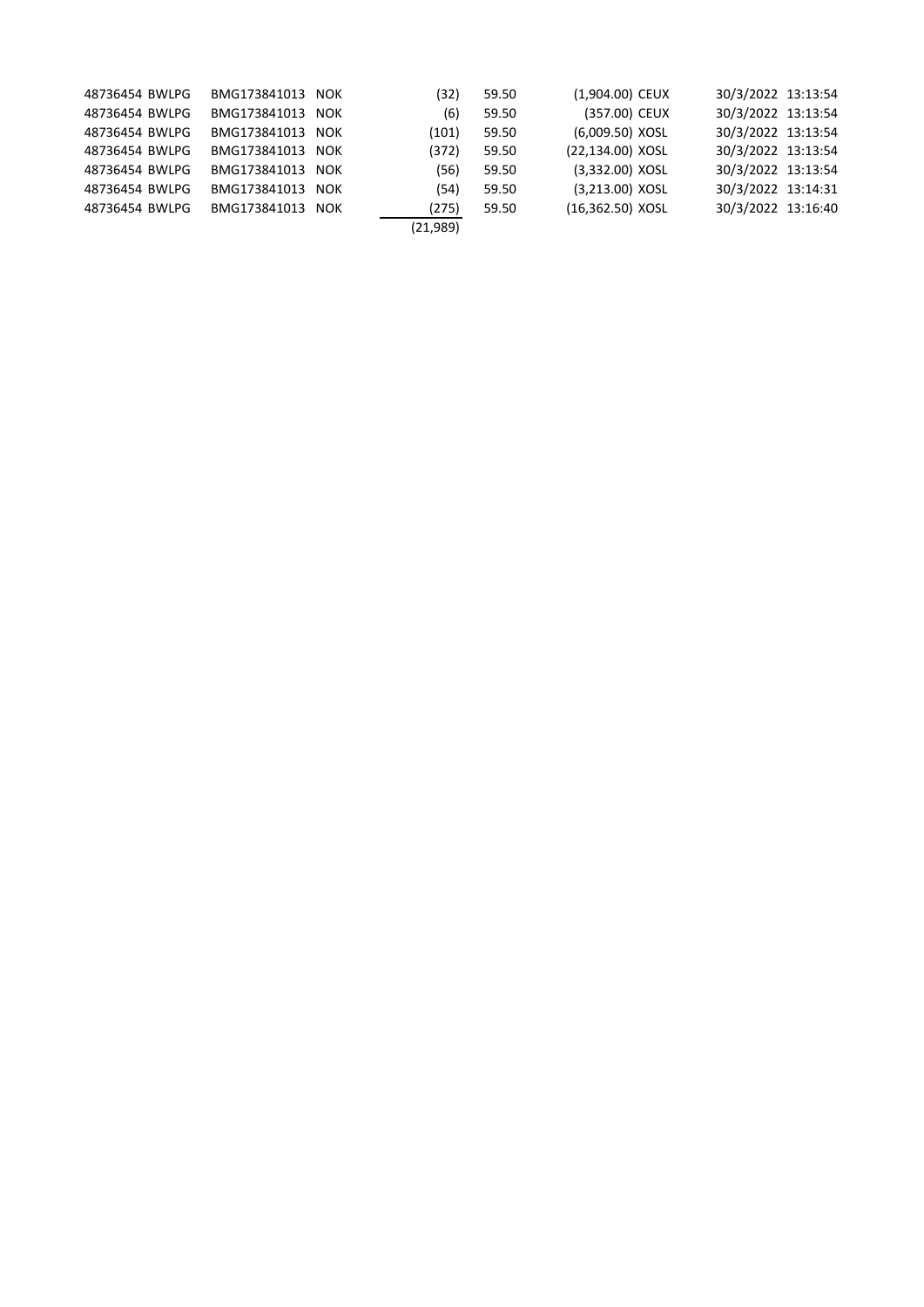| Order          | <b>Ticker</b> | <b>ISIN</b>                 | <b>Currency</b> | <b>Volume</b>   | <b>Price</b>  | <b>Consideration</b> | <b>MIC</b> | Date               | <b>Time</b> |
|----------------|---------------|-----------------------------|-----------------|-----------------|---------------|----------------------|------------|--------------------|-------------|
| 48736073 BWLPG |               | BMG173841013                | <b>NOK</b>      |                 | $(343)$ 59.00 | (20,237.00) CEUX     |            | 29/3/2022 10:39:56 |             |
| 48736073 BWLPG |               | BMG173841013                | <b>NOK</b>      |                 | $(99)$ 59.00  | (5,841.00) AQEU      |            | 29/3/2022 10:42:33 |             |
| 48736073 BWLPG |               | BMG173841013                | <b>NOK</b>      |                 | $(148)$ 59.00 | (8,732.00) CEUX      |            | 29/3/2022 10:42:33 |             |
| 48736073 BWLPG |               | BMG173841013                | <b>NOK</b>      |                 | $(168)$ 59.00 | (9,912.00) CEUX      |            | 29/3/2022 10:42:33 |             |
| 48736073 BWLPG |               | BMG173841013                | <b>NOK</b>      |                 | $(154)$ 59.00 | (9,086.00) XOSL      |            | 29/3/2022 10:42:33 |             |
| 48736073 BWLPG |               | BMG173841013                | <b>NOK</b>      |                 | $(267)$ 59.00 | (15,753.00) XOSL     |            | 29/3/2022 10:42:33 |             |
| 48736073 BWLPG |               | BMG173841013                | <b>NOK</b>      |                 | (438) 58.95   | (25,820.10) BEUP     |            | 29/3/2022 10:44:06 |             |
| 48736073 BWLPG |               | BMG173841013                | <b>NOK</b>      |                 | $(545)$ 59.00 | (32,155.00) CEUX     |            | 29/3/2022 10:51:45 |             |
| 48736073 BWLPG |               | BMG173841013                | <b>NOK</b>      |                 | $(726)$ 59.00 | (42,834.00) XOSL     |            | 29/3/2022 10:51:45 |             |
| 48736073 BWLPG |               | BMG173841013                | <b>NOK</b>      |                 | $(171)$ 59.00 | (10,089.00) XOSL     |            | 29/3/2022 10:51:45 |             |
| 48736073 BWLPG |               | BMG173841013                | <b>NOK</b>      |                 | $(247)$ 59.00 | (14,573.00) XOSL     |            | 29/3/2022 10:58:23 |             |
| 48736073 BWLPG |               | BMG173841013                | <b>NOK</b>      |                 | $(101)$ 59.00 | (5,959.00) XOSL      |            | 29/3/2022 10:59:20 |             |
| 48736073 BWLPG |               | BMG173841013                | <b>NOK</b>      |                 | $(157)$ 59.00 | (9,263.00) CEUX      |            | 29/3/2022 11:01:18 |             |
| 48736073 BWLPG |               | BMG173841013                | <b>NOK</b>      |                 | $(240)$ 59.00 | (14,160.00) XOSL     |            | 29/3/2022 11:01:18 |             |
| 48736073 BWLPG |               | BMG173841013                | <b>NOK</b>      |                 | $(157)$ 59.00 | (9,263.00) CEUX      |            | 29/3/2022 11:11:39 |             |
| 48736073 BWLPG |               | BMG173841013                | NOK             |                 | $(380)$ 59.00 | (22,420.00) XOSL     |            | 29/3/2022 11:11:39 |             |
| 48736073 BWLPG |               | BMG173841013                | <b>NOK</b>      | $(1,104)$ 59.00 |               | (65,136.00) XTXE     |            | 29/3/2022 11:12:07 |             |
| 48736073 BWLPG |               | BMG173841013                | <b>NOK</b>      |                 | $(7)$ 58.85   | (411.95) XOSL        |            | 29/3/2022 11:14:55 |             |
| 48736073 BWLPG |               | BMG173841013                | <b>NOK</b>      |                 | $(157)$ 58.85 | (9,239.45) CEUX      |            | 29/3/2022 11:14:55 |             |
| 48736073 BWLPG |               | BMG173841013                | <b>NOK</b>      |                 | $(307)$ 58.85 | (18,066.95) XOSL     |            | 29/3/2022 11:14:55 |             |
| 48736073 BWLPG |               | BMG173841013                | <b>NOK</b>      |                 | $(387)$ 58.80 | (22,755.60) CEUX     |            | 29/3/2022 11:15:30 |             |
| 48736073 BWLPG |               | BMG173841013                | <b>NOK</b>      |                 | $(517)$ 58.80 | (30,399.60) XOSL     |            | 29/3/2022 11:15:30 |             |
| 48736073 BWLPG |               | BMG173841013                | <b>NOK</b>      |                 | $(121)$ 58.80 | (7,114.80) XOSL      |            | 29/3/2022 11:15:30 |             |
| 48736073 BWLPG |               | BMG173841013                | <b>NOK</b>      |                 | $(438)$ 58.98 | (25,831.05) BEUP     |            | 29/3/2022 11:18:10 |             |
| 48736073 BWLPG |               |                             | <b>NOK</b>      |                 | (379) 58.90   | (22,323.10) XOSL     |            | 29/3/2022 11:18:16 |             |
|                |               | BMG173841013                |                 |                 |               |                      |            |                    |             |
| 48736073 BWLPG |               | BMG173841013                | <b>NOK</b>      |                 | $(235)$ 59.00 | (13,865.00) CEUX     |            | 29/3/2022 11:33:31 |             |
| 48736073 BWLPG |               | BMG173841013                | <b>NOK</b>      |                 | $(167)$ 59.00 | (9,853.00) XOSL      |            | 29/3/2022 11:33:31 |             |
| 48736073 BWLPG |               | BMG173841013                | <b>NOK</b>      |                 | $(290)$ 59.00 | (17,110.00) XOSL     |            | 29/3/2022 11:33:31 |             |
| 48736073 BWLPG |               | BMG173841013                | <b>NOK</b>      |                 | $(157)$ 59.00 | (9,263.00) CEUX      |            | 29/3/2022 11:34:14 |             |
| 48736073 BWLPG |               | BMG173841013                | <b>NOK</b>      |                 | $(242)$ 59.00 | (14,278.00) XOSL     |            | 29/3/2022 11:34:14 |             |
| 48736073 BWLPG |               | BMG173841013                | <b>NOK</b>      |                 | $(157)$ 58.85 | (9,239.45) CEUX      |            | 29/3/2022 11:38:07 |             |
| 48736073 BWLPG |               | BMG173841013                | <b>NOK</b>      |                 | $(295)$ 58.85 | (17,360.75) XOSL     |            | 29/3/2022 11:38:07 |             |
| 48736073 BWLPG |               | BMG173841013                | <b>NOK</b>      |                 | $(101)$ 59.00 | (5,959.00) TQEX      |            | 29/3/2022 11:38:35 |             |
|                |               | 48736073 BWLPG BMG173841013 | <b>NOK</b>      |                 | $(224)$ 59.00 | (13,216.00) XOSL     |            | 29/3/2022 11:38:35 |             |
| 48736073 BWLPG |               | BMG173841013                | NOK             |                 | $(506)$ 59.00 | (29,854.00) BEUP     |            | 29/3/2022 11:38:35 |             |
| 48736073 BWLPG |               | BMG173841013 NOK            |                 |                 | $(503)$ 59.00 | (29,677.00) BEUP     |            | 29/3/2022 11:38:35 |             |
| 48736073 BWLPG |               | BMG173841013 NOK            |                 |                 | $(496)$ 59.00 | (29,264.00) BEUP     |            | 29/3/2022 11:38:35 |             |
| 48736073 BWLPG |               | BMG173841013                | <b>NOK</b>      |                 | $(157)$ 58.85 | (9,239.45) CEUX      |            | 29/3/2022 11:45:50 |             |
| 48736073 BWLPG |               | BMG173841013                | NOK             |                 | $(225)$ 58.85 | (13,241.25) XOSL     |            | 29/3/2022 11:45:50 |             |
| 48736073 BWLPG |               | BMG173841013 NOK            |                 |                 | (395) 58.80   | (23,226.00) XOSL     |            | 29/3/2022 11:49:16 |             |
| 48736073 BWLPG |               | BMG173841013 NOK            |                 |                 | $(44)$ 58.90  | $(2,591.60)$ GSEI    |            | 29/3/2022 11:51:31 |             |
| 48736073 BWLPG |               | BMG173841013 NOK            |                 |                 | $(235)$ 58.95 | (13,853.25) CEUX     |            | 29/3/2022 11:55:09 |             |
| 48736073 BWLPG |               | BMG173841013                | <b>NOK</b>      |                 | (444) 58.95   | (26,173.80) XOSL     |            | 29/3/2022 11:55:09 |             |
| 48736073 BWLPG |               | BMG173841013                | <b>NOK</b>      |                 | $(157)$ 58.85 | (9,239.45) CEUX      |            | 29/3/2022 12:02:02 |             |
| 48736073 BWLPG |               | BMG173841013 NOK            |                 |                 | $(344)$ 58.85 | (20,244.40) XOSL     |            | 29/3/2022 12:02:02 |             |
| 48736073 BWLPG |               | BMG173841013 NOK            |                 |                 | $(278)$ 58.90 | $(16, 374.20)$ GSEI  |            | 29/3/2022 12:02:27 |             |
| 48736073 BWLPG |               | BMG173841013                | NOK             |                 | (495) 58.98   | (29,192.63) BEUP     |            | 29/3/2022 12:07:23 |             |
| 48736073 BWLPG |               | BMG173841013                | <b>NOK</b>      |                 | $(235)$ 59.00 | (13,865.00) CEUX     |            | 29/3/2022 12:12:27 |             |
| 48736073 BWLPG |               | BMG173841013                | <b>NOK</b>      |                 | $(363)$ 59.00 | (21,417.00) XOSL     |            | 29/3/2022 12:12:27 |             |
| 48736073 BWLPG |               | BMG173841013 NOK            |                 |                 | $(105)$ 58.93 | $(6, 187.13)$ MOSE   |            | 29/3/2022 12:17:14 |             |
| 48736073 BWLPG |               | BMG173841013 NOK            |                 |                 | $(177)$ 58.85 | $(10, 416.45)$ GSEI  |            | 29/3/2022 12:17:15 |             |
| 48736073 BWLPG |               | BMG173841013                | NOK             |                 | (355) 58.90   | (20,909.50) BEUP     |            | 29/3/2022 12:21:27 |             |
| 48736073 BWLPG |               | BMG173841013                | <b>NOK</b>      |                 | $(238)$ 58.85 | (14,006.30) XOSL     |            | 29/3/2022 12:21:55 |             |
| 48736073 BWLPG |               | BMG173841013 NOK            |                 |                 | $(66)$ 58.85  | (3,884.10) CEUX      |            | 29/3/2022 12:23:26 |             |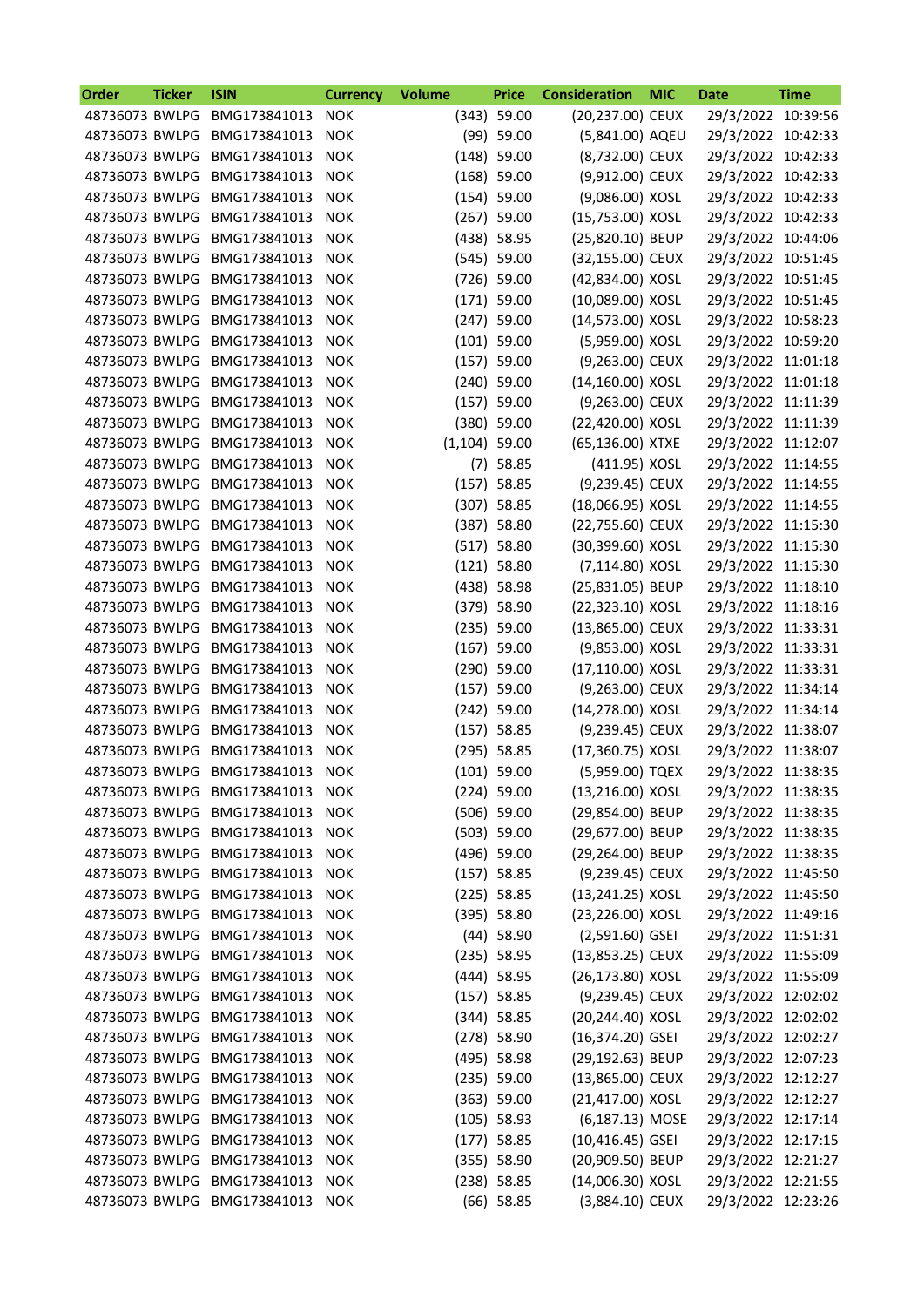| 48736073 BWLPG BMG173841013      |                              | <b>NOK</b> | (434) 58.90                   | (25,562.60) XOSL                      | 29/3/2022 12:23:54                       |  |
|----------------------------------|------------------------------|------------|-------------------------------|---------------------------------------|------------------------------------------|--|
| 48736073 BWLPG                   | BMG173841013                 | <b>NOK</b> | $(236)$ 59.00                 | (13,924.00) CEUX                      | 29/3/2022 12:28:54                       |  |
| 48736073 BWLPG                   | BMG173841013                 | <b>NOK</b> | (312) 59.00                   | (18,408.00) XOSL                      | 29/3/2022 12:31:41                       |  |
| 48736073 BWLPG                   | BMG173841013                 | <b>NOK</b> | $(73)$ 59.00                  | (4,307.00) CEUX                       | 29/3/2022 12:36:09                       |  |
| 48736073 BWLPG                   | BMG173841013                 | <b>NOK</b> | $(84)$ 59.00                  | (4,956.00) CEUX                       | 29/3/2022 12:36:09                       |  |
| 48736073 BWLPG                   | BMG173841013                 | <b>NOK</b> | $(348)$ 59.00                 | (20,532.00) XOSL                      | 29/3/2022 12:36:09                       |  |
| 48736073 BWLPG                   | BMG173841013                 | <b>NOK</b> | $(316)$ 59.00                 | (18,644.00) XOSL                      | 29/3/2022 13:07:00                       |  |
| 48736073 BWLPG                   | BMG173841013                 | <b>NOK</b> | $(262)$ 59.00                 | (15,458.00) XOSL                      | 29/3/2022 13:28:12                       |  |
| 48736073 BWLPG                   | BMG173841013                 | <b>NOK</b> | $(116)$ 58.95                 | (6,838.20) XOSL                       | 29/3/2022 13:28:59                       |  |
| 48736073 BWLPG                   | BMG173841013                 | <b>NOK</b> | $(295)$ 59.00                 | (17,405.00) XOSL                      | 29/3/2022 13:39:29                       |  |
| 48736073 BWLPG                   | BMG173841013                 | <b>NOK</b> | $(39)$ 59.00                  | (2,301.00) XOSL                       | 29/3/2022 13:41:52                       |  |
| 48736073 BWLPG                   | BMG173841013                 | <b>NOK</b> | (33) 59.00                    | (1,947.00) CEUX                       | 29/3/2022 13:41:52                       |  |
| 48736073 BWLPG                   | BMG173841013                 | <b>NOK</b> | $(69)$ 59.00                  | (4,071.00) CEUX                       | 29/3/2022 13:41:52                       |  |
| 48736073 BWLPG                   | BMG173841013                 | <b>NOK</b> | (233) 59.00                   | (13,747.00) XOSL                      | 29/3/2022 13:41:52                       |  |
| 48736073 BWLPG                   | BMG173841013                 | <b>NOK</b> | $(68)$ 59.00                  | (4,012.00) XOSL                       | 29/3/2022 13:41:52                       |  |
| 48736073 BWLPG                   | BMG173841013                 | <b>NOK</b> | (55) 59.00                    | (3,245.00) XOSL                       | 29/3/2022 13:41:52                       |  |
| 48736073 BWLPG                   | BMG173841013                 | <b>NOK</b> | $(370)$ 58.90                 | (21,793.00) XOSL                      | 29/3/2022 13:49:50                       |  |
| 48736073 BWLPG                   | BMG173841013                 | <b>NOK</b> | $(157)$ 58.90                 | (9,247.30) CEUX                       | 29/3/2022 13:50:05                       |  |
| 48736073 BWLPG                   | BMG173841013                 | <b>NOK</b> | (213) 58.90                   | (12,545.70) XOSL                      | 29/3/2022 13:50:05                       |  |
| 48736073 BWLPG                   | BMG173841013                 | <b>NOK</b> | $(157)$ 58.85                 | (9,239.45) CEUX                       | 29/3/2022 13:50:52                       |  |
| 48736073 BWLPG                   | BMG173841013                 | <b>NOK</b> | $(287)$ 58.85                 | (16,889.95) XOSL                      | 29/3/2022 13:50:52                       |  |
| 48736073 BWLPG                   | BMG173841013                 | <b>NOK</b> | $(341)$ 58.80                 | (20,050.80) XOSL                      | 29/3/2022 13:52:45                       |  |
| 48736073 BWLPG                   | BMG173841013                 | <b>NOK</b> | $(235)$ 58.80                 | (13,818.00) XOSL                      | 29/3/2022 13:52:45                       |  |
| 48736073 BWLPG                   | BMG173841013                 | <b>NOK</b> | (13) 58.70                    | (763.10) AQEU                         | 29/3/2022 13:54:17                       |  |
| 48736073 BWLPG                   | BMG173841013                 | <b>NOK</b> | (438) 58.75                   | (25,732.50) BEUP                      | 29/3/2022 13:54:17                       |  |
| 48736073 BWLPG                   | BMG173841013                 | <b>NOK</b> | $(43)$ 58.75                  | (2,526.25) BEUP                       | 29/3/2022 13:55:40                       |  |
| 48736073 BWLPG                   | BMG173841013                 | <b>NOK</b> | $(29)$ 58.75                  | (1,703.75) AQEU                       | 29/3/2022 13:55:44                       |  |
| 48736073 BWLPG                   | BMG173841013                 | <b>NOK</b> | $(438)$ 58.83                 | (25,765.35) BEUP                      | 29/3/2022 13:58:25                       |  |
| 48736073 BWLPG                   | BMG173841013                 | <b>NOK</b> | $(235)$ 58.80                 | (13,818.00) CEUX                      | 29/3/2022 13:58:28                       |  |
| 48736073 BWLPG                   | BMG173841013                 | <b>NOK</b> | $(223)$ 58.80                 | (13,112.40) XOSL                      | 29/3/2022 13:58:28                       |  |
| 48736073 BWLPG                   | BMG173841013                 | <b>NOK</b> | $(194)$ 58.80                 | (11,407.20) XOSL                      | 29/3/2022 13:58:28                       |  |
| 48736073 BWLPG                   | BMG173841013                 | <b>NOK</b> | $(235)$ 58.75                 | (13,806.25) CEUX                      | 29/3/2022 13:59:28                       |  |
| 48736073 BWLPG                   | BMG173841013                 | <b>NOK</b> | $(116)$ 58.75                 | (6,815.00) CEUX                       | 29/3/2022 13:59:28                       |  |
| 48736073 BWLPG BMG173841013 NOK  |                              |            | $(92)$ 58.75                  | (5,405.00) CEUX                       | 29/3/2022 13:59:39                       |  |
| 48736073 BWLPG                   | BMG173841013                 | <b>NOK</b> | $(157)$ 58.75                 | (9,223.75) CEUX                       | 29/3/2022 14:01:21                       |  |
| 48736073 BWLPG                   | BMG173841013                 | <b>NOK</b> | $(208)$ 58.75                 | (12,220.00) XOSL                      | 29/3/2022 14:01:21                       |  |
| 48736073 BWLPG                   | BMG173841013                 | <b>NOK</b> | $(376)$ 58.70                 | (22,071.20) XOSL                      | 29/3/2022 14:05:05                       |  |
| 48736073 BWLPG                   | BMG173841013                 | <b>NOK</b> | $(138)$ 58.70                 | (8,100.60) XOSL                       | 29/3/2022 14:05:05                       |  |
| 48736073 BWLPG                   | BMG173841013                 | <b>NOK</b> | $(447)$ 58.70                 | (26,238.90) CEUX                      | 29/3/2022 14:05:12                       |  |
| 48736073 BWLPG                   | BMG173841013                 | <b>NOK</b> | $(140)$ 58.70                 | (8,218.00) AQEU                       | 29/3/2022 14:05:12                       |  |
| 48736073 BWLPG                   | BMG173841013                 | <b>NOK</b> | $(81)$ 58.70                  | (4,754.70) XOSL                       | 29/3/2022 14:05:12                       |  |
| 48736073 BWLPG                   | BMG173841013                 | <b>NOK</b> | $(184)$ 58.60                 | (10,782.40) XOSL                      | 29/3/2022 14:06:00                       |  |
| 48736073 BWLPG                   | BMG173841013 NOK             |            | (152) 58.60                   | (8,907.20) XOSL                       | 29/3/2022 14:06:00                       |  |
| 48736073 BWLPG                   | BMG173841013                 | <b>NOK</b> | $(10)$ 58.60                  | (586.00) XOSL                         | 29/3/2022 14:06:00                       |  |
| 48736073 BWLPG                   | BMG173841013                 | <b>NOK</b> | $(298)$ 58.60                 | (17,462.80) CEUX                      | 29/3/2022 14:06:04                       |  |
| 48736073 BWLPG                   | BMG173841013                 | <b>NOK</b> | $(143)$ 58.60                 | (8,379.80) XOSL                       | 29/3/2022 14:06:04                       |  |
|                                  |                              |            |                               |                                       |                                          |  |
| 48736073 BWLPG                   | BMG173841013<br>BMG173841013 | <b>NOK</b> | $(254)$ 58.60<br>$(28)$ 58.60 | (14,884.40) XOSL<br>$(1,640.80)$ CEUX | 29/3/2022 14:06:04<br>29/3/2022 14:06:05 |  |
| 48736073 BWLPG<br>48736073 BWLPG |                              | <b>NOK</b> |                               |                                       |                                          |  |
|                                  | BMG173841013                 | <b>NOK</b> | $(67)$ 58.60                  | (3,926.20) XOSL                       | 29/3/2022 14:06:05                       |  |
| 48736073 BWLPG                   | BMG173841013                 | <b>NOK</b> | $(129)$ 58.60                 | (7,559.40) CEUX                       | 29/3/2022 14:06:32                       |  |
| 48736073 BWLPG                   | BMG173841013                 | <b>NOK</b> | (157) 58.60                   | (9,200.20) CEUX                       | 29/3/2022 14:06:32                       |  |
| 48736073 BWLPG                   | BMG173841013                 | <b>NOK</b> | $(246)$ 58.60                 | (14,415.60) XOSL                      | 29/3/2022 14:06:32                       |  |
| 48736073 BWLPG                   | BMG173841013 NOK             |            | $(308)$ 58.60                 | (18,048.80) XOSL                      | 29/3/2022 14:06:32                       |  |
| 48736073 BWLPG                   | BMG173841013                 | <b>NOK</b> | $(91)$ 58.50                  | (5,323.50) TQEX                       | 29/3/2022 14:19:20                       |  |
| 48736073 BWLPG                   | BMG173841013                 | <b>NOK</b> | $(39)$ 58.50                  | (2,281.50) TQEX                       | 29/3/2022 14:19:20                       |  |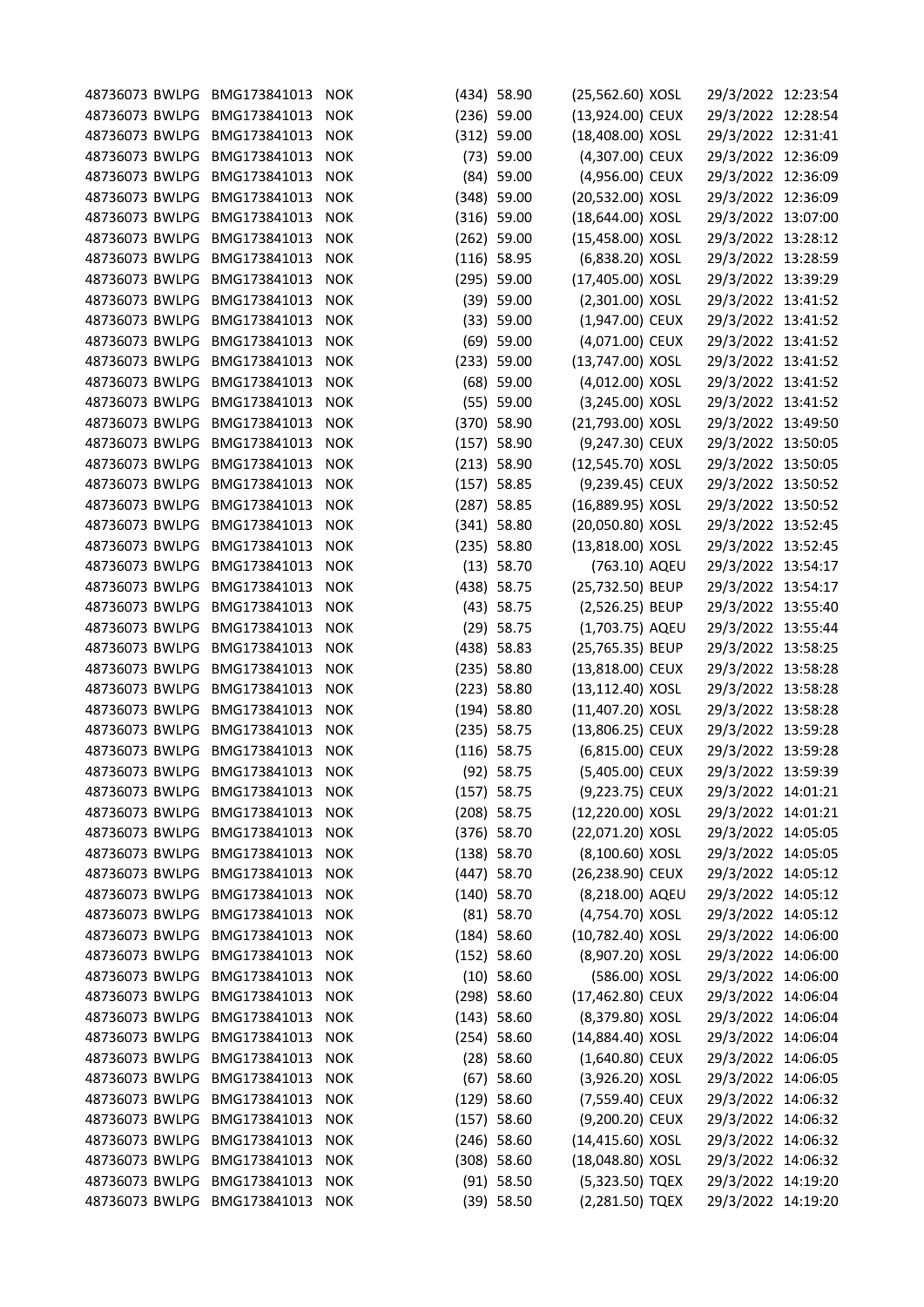| 48736073 BWLPG                   | BMG173841013                 | <b>NOK</b> |                  | $(8)$ 58.50                    | (468.00) TQEX                        | 29/3/2022 14:19:20                       |  |
|----------------------------------|------------------------------|------------|------------------|--------------------------------|--------------------------------------|------------------------------------------|--|
| 48736073 BWLPG                   | BMG173841013                 | <b>NOK</b> |                  | $(785)$ 58.50                  | (45,922.50) TQEX                     | 29/3/2022 14:19:20                       |  |
| 48736073 BWLPG                   | BMG173841013                 | <b>NOK</b> | $(4,446)$ 58.50  |                                | (260,091.00) CEUX                    | 29/3/2022 14:19:24                       |  |
| 48736073 BWLPG                   | BMG173841013                 | <b>NOK</b> |                  | $(182)$ 58.50                  | (10,647.00) AQEU                     | 29/3/2022 14:19:41                       |  |
| 48736073 BWLPG                   | BMG173841013                 | <b>NOK</b> | $(1,533)$ 58.50  |                                | (89,680.50) TQEX                     | 29/3/2022 14:20:14                       |  |
| 48736073 BWLPG                   | BMG173841013                 | <b>NOK</b> | $(1,773)$ 58.50  |                                | (103,720.50) CEUX                    | 29/3/2022 14:20:14                       |  |
| 48736073 BWLPG                   | BMG173841013                 | <b>NOK</b> | $(1,773)$ 58.50  |                                | (103,720.50) AQEU                    | 29/3/2022 14:20:14                       |  |
| 48736073 BWLPG                   | BMG173841013                 | <b>NOK</b> | $(11,767)$ 58.50 |                                | (688,369.50) CEUX                    | 29/3/2022 14:20:14                       |  |
| 48736073 BWLPG                   | BMG173841013                 | <b>NOK</b> |                  | (372) 58.50                    | (21,762.00) CEUX                     | 29/3/2022 14:20:14                       |  |
| 48736073 BWLPG                   | BMG173841013                 | <b>NOK</b> |                  | $(25)$ 58.50                   | $(1,462.50)$ CEUX                    | 29/3/2022 14:20:16                       |  |
| 48736073 BWLPG                   | BMG173841013                 | <b>NOK</b> |                  | $(25)$ 58.50                   | $(1,462.50)$ CEUX                    | 29/3/2022 14:21:17                       |  |
| 48736073 BWLPG                   | BMG173841013                 | <b>NOK</b> | $(13,021)$ 58.50 |                                | (761,728.50) XOSL                    | 29/3/2022 14:21:31                       |  |
| 48736073 BWLPG                   | BMG173841013                 | <b>NOK</b> |                  | $(627)$ 58.50                  | (36,679.50) TQEX                     | 29/3/2022 14:21:31                       |  |
| 48736073 BWLPG                   | BMG173841013                 | <b>NOK</b> |                  | $(711)$ 58.50                  | (41,593.50) TQEX                     | 29/3/2022 14:21:31                       |  |
| 48736073 BWLPG                   | BMG173841013                 | <b>NOK</b> | $(1,800)$ 58.50  |                                | (105,300.00) CEUX                    | 29/3/2022 14:21:31                       |  |
| 48736073 BWLPG                   | BMG173841013                 | <b>NOK</b> |                  | $(163)$ 58.50                  | (9,535.50) CEUX                      | 29/3/2022 14:21:31                       |  |
| 48736073 BWLPG                   | BMG173841013                 | <b>NOK</b> | $(7,784)$ 58.50  |                                | (455,364.00) CEUX                    | 29/3/2022 14:21:31                       |  |
| 48736073 BWLPG                   | BMG173841013                 | <b>NOK</b> |                  | $(148)$ 58.50                  | (8,658.00) AQEU                      | 29/3/2022 14:21:31                       |  |
| 48736073 BWLPG                   | BMG173841013                 | <b>NOK</b> | $(1,451)$ 58.50  |                                | (84,883.50) AQEU                     | 29/3/2022 14:21:31                       |  |
| 48736073 BWLPG                   | BMG173841013                 | <b>NOK</b> |                  | $(293)$ 58.50                  | (17,140.50) CEUX                     | 29/3/2022 14:21:31                       |  |
| 48736073 BWLPG                   | BMG173841013                 | <b>NOK</b> |                  | (395) 58.50                    | (23,107.50) XOSL                     | 29/3/2022 14:21:31                       |  |
| 48736073 BWLPG                   | BMG173841013                 | <b>NOK</b> |                  | $(300)$ 58.50                  | (17,550.00) XOSL                     | 29/3/2022 14:21:31                       |  |
| 48736073 BWLPG                   | BMG173841013                 | <b>NOK</b> |                  | $(81)$ 58.50                   | (4,738.50) XOSL                      | 29/3/2022 14:21:31                       |  |
| 48736073 BWLPG                   | BMG173841013                 | <b>NOK</b> |                  | $(262)$ 58.50                  | (15,327.00) XOSL                     | 29/3/2022 14:21:31                       |  |
| 48736073 BWLPG                   | BMG173841013                 | <b>NOK</b> |                  | $(145)$ 58.50                  | (8,482.50) CEUX                      | 29/3/2022 14:21:31                       |  |
| 48736073 BWLPG                   | BMG173841013                 | <b>NOK</b> |                  | $(16)$ 58.20                   | (931.20) AQEU                        | 29/3/2022 14:21:57                       |  |
| 48736073 BWLPG                   | BMG173841013                 | <b>NOK</b> |                  | $(717)$ 58.20                  | (41,729.40) EUCC                     | 29/3/2022 14:22:02                       |  |
| 48736073 BWLPG                   | BMG173841013                 | <b>NOK</b> |                  | $(157)$ 58.15                  | (9,129.55) CEUX                      | 29/3/2022 14:22:09                       |  |
| 48736073 BWLPG                   | BMG173841013                 | <b>NOK</b> |                  | $(145)$ 58.15                  | (8,431.75) XOSL                      | 29/3/2022 14:22:09                       |  |
| 48736073 BWLPG                   | BMG173841013                 | <b>NOK</b> |                  | $(213)$ 58.15                  | (12,385.95) XOSL                     | 29/3/2022 14:22:09                       |  |
| 48736073 BWLPG                   | BMG173841013                 | <b>NOK</b> |                  | $(448)$ 58.23                  | (26,084.80) BEUP                     | 29/3/2022 14:22:41                       |  |
| 48736073 BWLPG                   | BMG173841013                 | <b>NOK</b> |                  | $(361)$ 58.10                  | (20,974.10) CEUX                     | 29/3/2022 14:24:23                       |  |
| 48736073 BWLPG                   | BMG173841013                 | <b>NOK</b> |                  | $(482)$ 58.10                  | (28,004.20) XOSL                     | 29/3/2022 14:24:23                       |  |
| 48736073 BWLPG                   | BMG173841013 NOK             |            |                  | (113) 58.10                    | (6,565.30) XOSL                      | 29/3/2022 14:24:23                       |  |
| 48736073 BWLPG                   | BMG173841013                 | <b>NOK</b> |                  | $(43)$ 58.08                   | (2,497.23) MOSE                      | 29/3/2022 14:26:35                       |  |
| 48736073 BWLPG                   | BMG173841013                 | <b>NOK</b> |                  | $(371)$ 58.23                  | (21,601.48) BEUP                     |                                          |  |
| 48736073 BWLPG                   | BMG173841013                 |            |                  |                                | (21,319.50) BEUP                     | 29/3/2022 14:26:43                       |  |
| 48736073 BWLPG                   | BMG173841013                 | <b>NOK</b> |                  | $(366)$ 58.25                  |                                      | 29/3/2022 14:27:23                       |  |
|                                  | BMG173841013                 | <b>NOK</b> |                  | (157) 58.20                    | (9,137.40) CEUX                      | 29/3/2022 14:28:07<br>29/3/2022 14:28:07 |  |
| 48736073 BWLPG<br>48736073 BWLPG |                              | <b>NOK</b> |                  | $(261)$ 58.20                  | (15,190.20) XOSL                     | 29/3/2022 14:29:02                       |  |
|                                  | BMG173841013<br>BMG173841013 | <b>NOK</b> |                  | $(238)$ 58.10<br>$(235)$ 58.15 | (13,827.80) CEUX<br>(13,665.25) CEUX |                                          |  |
| 48736073 BWLPG                   |                              | <b>NOK</b> |                  |                                |                                      | 29/3/2022 14:29:42                       |  |
| 48736073 BWLPG                   | BMG173841013                 | <b>NOK</b> |                  | $(269)$ 58.15                  | (15,642.35) XOSL                     | 29/3/2022 14:29:42                       |  |
| 48736073 BWLPG                   | BMG173841013                 | <b>NOK</b> |                  | (157) 58.20                    | (9,137.40) CEUX                      | 29/3/2022 14:32:18                       |  |
| 48736073 BWLPG                   | BMG173841013                 | <b>NOK</b> |                  | $(370)$ 58.30                  | (21,571.00) XTXE                     | 29/3/2022 14:33:41                       |  |
| 48736073 BWLPG                   | BMG173841013                 | <b>NOK</b> |                  | $(368)$ 58.30                  | (21,454.40) AQEU                     | 29/3/2022 14:34:24                       |  |
| 48736073 BWLPG                   | BMG173841013                 | <b>NOK</b> |                  | $(94)$ 58.20                   | (5,470.80) XOSL                      | 29/3/2022 14:34:54                       |  |
| 48736073 BWLPG                   | BMG173841013                 | <b>NOK</b> |                  | $(62)$ 58.20                   | $(3,608.40)$ CEUX                    | 29/3/2022 14:34:54                       |  |
| 48736073 BWLPG                   | BMG173841013                 | <b>NOK</b> |                  | $(215)$ 58.20                  | (12,513.00) XOSL                     | 29/3/2022 14:34:57                       |  |
| 48736073 BWLPG                   | BMG173841013                 | <b>NOK</b> |                  | $(157)$ 58.20                  | (9,137.40) XOSL                      | 29/3/2022 14:34:57                       |  |
| 48736073 BWLPG                   | BMG173841013                 | <b>NOK</b> |                  | (113) 58.25                    | (6,582.25) CEUX                      | 29/3/2022 14:35:28                       |  |
| 48736073 BWLPG                   | BMG173841013                 | <b>NOK</b> |                  | $(13)$ 58.25                   | (757.25) CEUX                        | 29/3/2022 14:35:28                       |  |
| 48736073 BWLPG                   | BMG173841013                 | <b>NOK</b> |                  | $(173)$ 58.25                  | (10,077.25) CEUX                     | 29/3/2022 14:35:28                       |  |
| 48736073 BWLPG                   | BMG173841013                 | <b>NOK</b> |                  | $(399)$ 58.25                  | (23,241.75) XOSL                     | 29/3/2022 14:35:28                       |  |
| 48736073 BWLPG                   | BMG173841013                 | <b>NOK</b> |                  | (93) 58.25                     | (5,417.25) XOSL                      | 29/3/2022 14:35:28                       |  |
| 48736073 BWLPG                   | BMG173841013                 | <b>NOK</b> |                  | $(380)$ 58.20                  | (22,116.00) XOSL                     | 29/3/2022 14:35:28                       |  |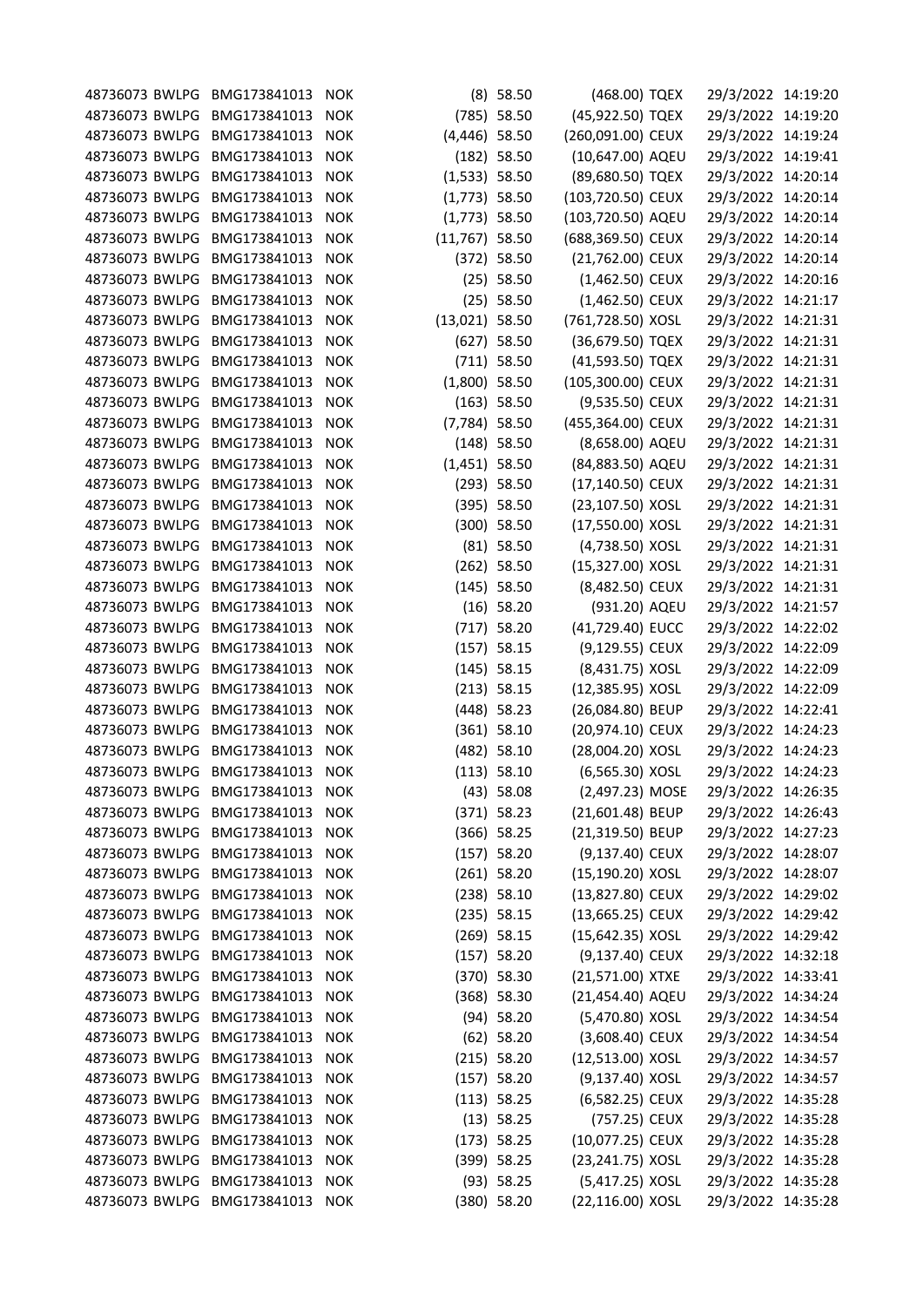| 48736073 BWLPG | BMG173841013 | <b>NOK</b> | $(90)$ 58.20  | (5,238.00) XOSL   | 29/3/2022 14:35:28 |  |
|----------------|--------------|------------|---------------|-------------------|--------------------|--|
| 48736073 BWLPG | BMG173841013 | <b>NOK</b> | $(195)$ 58.20 | (11,349.00) XOSL  | 29/3/2022 14:35:28 |  |
| 48736073 BWLPG | BMG173841013 | <b>NOK</b> | $(157)$ 58.20 | (9,137.40) CEUX   | 29/3/2022 14:35:28 |  |
| 48736073 BWLPG | BMG173841013 | <b>NOK</b> | $(16)$ 58.15  | (930.40) MOSE     | 29/3/2022 14:36:10 |  |
| 48736073 BWLPG | BMG173841013 | <b>NOK</b> | $(146)$ 58.10 | (8,482.60) XOSL   | 29/3/2022 14:37:49 |  |
| 48736073 BWLPG | BMG173841013 | <b>NOK</b> | (113) 58.10   | (6,565.30) XOSL   | 29/3/2022 14:37:49 |  |
| 48736073 BWLPG | BMG173841013 | <b>NOK</b> | $(157)$ 58.10 | (9,121.70) CEUX   | 29/3/2022 14:37:49 |  |
| 48736073 BWLPG | BMG173841013 | <b>NOK</b> | $(263)$ 58.00 | (15,254.00) CEUX  | 29/3/2022 14:38:16 |  |
| 48736073 BWLPG | BMG173841013 | <b>NOK</b> | (15) 58.00    | (870.00) AQEU     | 29/3/2022 14:38:16 |  |
| 48736073 BWLPG | BMG173841013 | <b>NOK</b> | $(18)$ 58.00  | $(1,044.00)$ CEUX | 29/3/2022 14:38:16 |  |
| 48736073 BWLPG | BMG173841013 | <b>NOK</b> | $(91)$ 58.00  | (5,278.00) XOSL   | 29/3/2022 14:38:23 |  |
| 48736073 BWLPG | BMG173841013 | <b>NOK</b> | $(120)$ 58.00 | (6,960.00) AQEU   | 29/3/2022 14:38:24 |  |
| 48736073 BWLPG | BMG173841013 | <b>NOK</b> | $(150)$ 58.00 | (8,700.00) CEUX   | 29/3/2022 14:38:24 |  |
| 48736073 BWLPG | BMG173841013 | <b>NOK</b> | $(82)$ 58.00  | (4,756.00) XOSL   | 29/3/2022 14:38:24 |  |
| 48736073 BWLPG | BMG173841013 | <b>NOK</b> | $(258)$ 58.05 | (14,976.90) XOSL  | 29/3/2022 14:38:47 |  |
| 48736073 BWLPG | BMG173841013 | <b>NOK</b> | $(157)$ 58.05 | (9,113.85) CEUX   | 29/3/2022 14:38:47 |  |
| 48736073 BWLPG | BMG173841013 | <b>NOK</b> | $(271)$ 58.00 | (15,718.00) XOSL  | 29/3/2022 14:40:58 |  |
| 48736073 BWLPG | BMG173841013 | <b>NOK</b> | $(307)$ 58.00 | (17,806.00) XOSL  | 29/3/2022 14:41:17 |  |
| 48736073 BWLPG | BMG173841013 | <b>NOK</b> | $(273)$ 58.00 | (15,834.00) XOSL  | 29/3/2022 14:41:51 |  |
| 48736073 BWLPG | BMG173841013 | <b>NOK</b> | $(157)$ 58.00 | (9,106.00) CEUX   | 29/3/2022 14:44:19 |  |
| 48736073 BWLPG | BMG173841013 | <b>NOK</b> | $(28)$ 58.00  | $(1,624.00)$ CEUX | 29/3/2022 14:44:19 |  |
| 48736073 BWLPG | BMG173841013 | <b>NOK</b> | $(446)$ 58.15 | (25,934.90) BEUP  | 29/3/2022 14:44:38 |  |
| 48736073 BWLPG | BMG173841013 | <b>NOK</b> | $(420)$ 58.30 | (24,486.00) XTXE  | 29/3/2022 14:45:52 |  |
| 48736073 BWLPG | BMG173841013 | <b>NOK</b> | (313) 58.35   | (18,263.55) AQEU  | 29/3/2022 14:46:30 |  |
| 48736073 BWLPG | BMG173841013 | <b>NOK</b> | $(105)$ 58.30 | (6,121.50) CEUX   | 29/3/2022 14:46:30 |  |
| 48736073 BWLPG | BMG173841013 | <b>NOK</b> | $(372)$ 58.35 | (21,706.20) BEUP  | 29/3/2022 14:46:55 |  |
| 48736073 BWLPG | BMG173841013 | <b>NOK</b> | $(367)$ 58.45 | (21,451.15) XTXE  | 29/3/2022 14:48:17 |  |
| 48736073 BWLPG | BMG173841013 | <b>NOK</b> | (53) 58.50    | (3,100.50) AQEU   | 29/3/2022 14:48:39 |  |
| 48736073 BWLPG | BMG173841013 | <b>NOK</b> | (313) 58.45   | (18,294.85) CEUX  | 29/3/2022 14:48:39 |  |
| 48736073 BWLPG | BMG173841013 | <b>NOK</b> | (323) 58.50   | (18,895.50) CEUX  | 29/3/2022 14:49:17 |  |
| 48736073 BWLPG | BMG173841013 | <b>NOK</b> | $(430)$ 58.50 | (25,155.00) XOSL  | 29/3/2022 14:49:17 |  |
| 48736073 BWLPG | BMG173841013 | <b>NOK</b> | $(371)$ 58.65 | (21,759.15) XTXE  | 29/3/2022 14:50:48 |  |
|                |              |            |               |                   |                    |  |
| 48736073 BWLPG | BMG173841013 | <b>NOK</b> | (482) 58.65   | (28,269.30) AQEU  | 29/3/2022 14:51:17 |  |
| 48736073 BWLPG | BMG173841013 | <b>NOK</b> | $(2)$ 58.65   | (117.30) XOSL     | 29/3/2022 14:51:17 |  |
| 48736073 BWLPG | BMG173841013 | <b>NOK</b> | $(51)$ 58.70  | (2,993.70) GSEI   | 29/3/2022 14:52:26 |  |
| 48736073 BWLPG | BMG173841013 | <b>NOK</b> | (318) 58.75   | (18,682.50) AQEU  | 29/3/2022 14:52:26 |  |
| 48736073 BWLPG | BMG173841013 | <b>NOK</b> | $(157)$ 58.65 | (9,208.05) CEUX   | 29/3/2022 14:52:30 |  |
| 48736073 BWLPG | BMG173841013 | <b>NOK</b> | $(305)$ 58.65 | (17,888.25) XOSL  | 29/3/2022 14:52:30 |  |
| 48736073 BWLPG | BMG173841013 | <b>NOK</b> | $(293)$ 58.65 | (17,184.45) CEUX  | 29/3/2022 14:53:04 |  |
| 48736073 BWLPG | BMG173841013 | <b>NOK</b> | $(391)$ 58.65 | (22,932.15) XOSL  | 29/3/2022 14:53:04 |  |
| 48736073 BWLPG | BMG173841013 | <b>NOK</b> | $(92)$ 58.65  | (5,395.80) XOSL   | 29/3/2022 14:53:04 |  |
| 48736073 BWLPG | BMG173841013 | <b>NOK</b> | $(157)$ 58.55 | (9,192.35) CEUX   | 29/3/2022 14:55:07 |  |
| 48736073 BWLPG | BMG173841013 | <b>NOK</b> | $(302)$ 58.55 | (17,682.10) XOSL  | 29/3/2022 14:55:07 |  |
| 48736073 BWLPG | BMG173841013 | <b>NOK</b> | $(99)$ 58.60  | (5,801.40) TQEX   | 29/3/2022 14:56:21 |  |
| 48736073 BWLPG | BMG173841013 | <b>NOK</b> | $(274)$ 58.60 | (16,056.40) AQEU  | 29/3/2022 14:56:21 |  |
| 48736073 BWLPG | BMG173841013 | <b>NOK</b> | $(737)$ 58.55 | (43,151.35) CEUD  | 29/3/2022 14:56:46 |  |
| 48736073 BWLPG | BMG173841013 | <b>NOK</b> | $(174)$ 58.60 | (10,196.40) CEUX  | 29/3/2022 14:58:16 |  |
| 48736073 BWLPG | BMG173841013 | <b>NOK</b> | $(197)$ 58.60 | (11,544.20) XOSL  | 29/3/2022 14:58:16 |  |
| 48736073 BWLPG | BMG173841013 | <b>NOK</b> | $(370)$ 58.65 | (21,700.50) BEUP  | 29/3/2022 14:58:59 |  |
| 48736073 BWLPG | BMG173841013 | <b>NOK</b> | $(89)$ 58.50  | (5,206.50) CEUX   | 29/3/2022 15:04:52 |  |
| 48736073 BWLPG | BMG173841013 | <b>NOK</b> | $(29)$ 58.50  | $(1,696.50)$ CEUX | 29/3/2022 15:04:52 |  |
| 48736073 BWLPG | BMG173841013 | <b>NOK</b> | $(235)$ 58.50 | (13,747.50) CEUX  | 29/3/2022 15:05:47 |  |
| 48736073 BWLPG | BMG173841013 | <b>NOK</b> | $(98)$ 58.60  | (5,742.80) CEUX   | 29/3/2022 15:07:58 |  |
| 48736073 BWLPG | BMG173841013 | <b>NOK</b> | $(274)$ 58.60 | (16,056.40) CEUX  | 29/3/2022 15:07:58 |  |
| 48736073 BWLPG | BMG173841013 | <b>NOK</b> | $(243)$ 58.60 | (14,239.80) GSEI  | 29/3/2022 15:08:00 |  |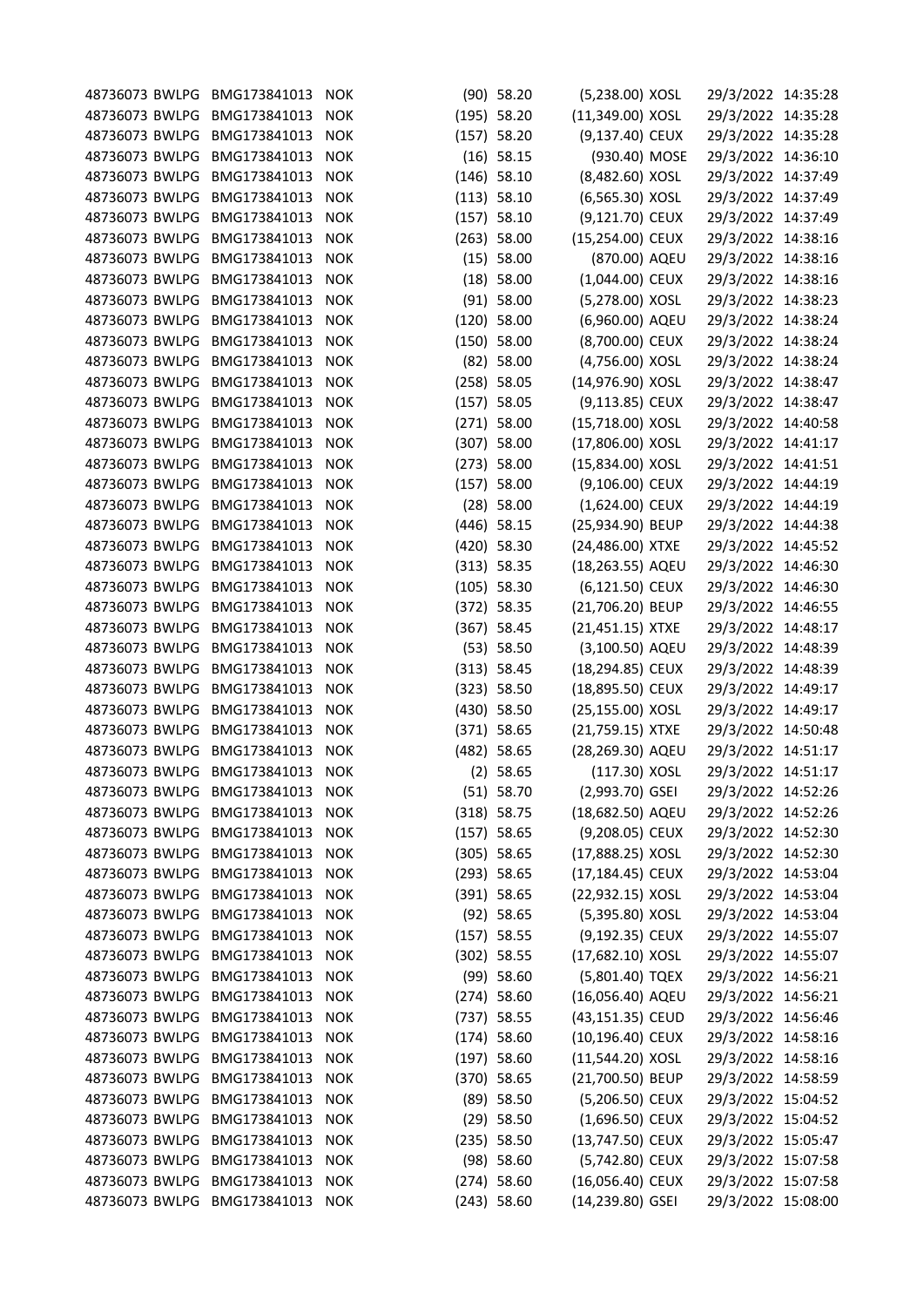| 48736073 BWLPG BMG173841013 |              | <b>NOK</b> | $(261)$ 58.60 | (15,294.60) XOSL   | 29/3/2022 15:09:18 |  |
|-----------------------------|--------------|------------|---------------|--------------------|--------------------|--|
| 48736073 BWLPG              | BMG173841013 | <b>NOK</b> | $(157)$ 58.60 | (9,200.20) CEUX    | 29/3/2022 15:10:05 |  |
| 48736073 BWLPG              | BMG173841013 | <b>NOK</b> | $(272)$ 58.60 | (15,939.20) XOSL   | 29/3/2022 15:10:05 |  |
| 48736073 BWLPG              | BMG173841013 | <b>NOK</b> | $(281)$ 58.60 | (16,466.60) CEUX   | 29/3/2022 15:10:19 |  |
| 48736073 BWLPG              | BMG173841013 | <b>NOK</b> | (33) 58.60    | (1,933.80) AQEU    | 29/3/2022 15:10:19 |  |
| 48736073 BWLPG              | BMG173841013 | <b>NOK</b> | $(10)$ 58.60  | (586.00) CEUX      | 29/3/2022 15:10:19 |  |
| 48736073 BWLPG              | BMG173841013 | <b>NOK</b> | (388) 58.60   | (22,736.80) XOSL   | 29/3/2022 15:10:19 |  |
| 48736073 BWLPG              | BMG173841013 | <b>NOK</b> | (58) 58.60    | (3,398.80) XOSL    | 29/3/2022 15:10:19 |  |
| 48736073 BWLPG              | BMG173841013 | <b>NOK</b> | $(419)$ 58.60 | (24,553.40) BEUP   | 29/3/2022 15:10:22 |  |
| 48736073 BWLPG              | BMG173841013 | <b>NOK</b> | $(243)$ 58.50 | (14,215.50) XOSL   | 29/3/2022 15:11:45 |  |
| 48736073 BWLPG              | BMG173841013 | <b>NOK</b> | $(16)$ 58.48  | (935.60) MOSE      | 29/3/2022 15:12:30 |  |
| 48736073 BWLPG              | BMG173841013 | <b>NOK</b> | (315) 58.40   | (18,396.00) XOSL   | 29/3/2022 15:13:43 |  |
| 48736073 BWLPG              | BMG173841013 | <b>NOK</b> | $(101)$ 58.50 | (5,908.50) AQEU    | 29/3/2022 15:16:32 |  |
| 48736073 BWLPG              | BMG173841013 | <b>NOK</b> | $(271)$ 58.50 | (15,853.50) AQEU   | 29/3/2022 15:16:32 |  |
| 48736073 BWLPG              | BMG173841013 | <b>NOK</b> | $(205)$ 58.60 | (12,013.00) AQEU   | 29/3/2022 15:16:34 |  |
| 48736073 BWLPG              | BMG173841013 | <b>NOK</b> | $(92)$ 58.60  | (5,391.20) AQEU    | 29/3/2022 15:18:16 |  |
| 48736073 BWLPG              | BMG173841013 | <b>NOK</b> | $(295)$ 58.60 | (17,287.00) CEUX   | 29/3/2022 15:18:16 |  |
| 48736073 BWLPG              | BMG173841013 | <b>NOK</b> | (395) 58.60   | (23,147.00) XOSL   | 29/3/2022 15:18:16 |  |
| 48736073 BWLPG              | BMG173841013 | <b>NOK</b> | $(777)$ 58.55 | (45,493.35) XOSL   | 29/3/2022 15:18:17 |  |
| 48736073 BWLPG              | BMG173841013 | <b>NOK</b> | $(42)$ 58.60  | (2,461.20) XOSL    | 29/3/2022 15:18:17 |  |
| 48736073 BWLPG              | BMG173841013 | <b>NOK</b> | $(245)$ 58.50 | (14,332.50) XOSL   | 29/3/2022 15:27:11 |  |
| 48736073 BWLPG              | BMG173841013 | <b>NOK</b> | $(196)$ 58.60 | (11,485.60) AQEU   | 29/3/2022 15:27:37 |  |
| 48736073 BWLPG              | BMG173841013 | <b>NOK</b> | $(23)$ 58.60  | (1,347.80) CEUX    | 29/3/2022 15:27:37 |  |
| 48736073 BWLPG              | BMG173841013 | <b>NOK</b> | $(465)$ 58.60 | (27,249.00) CEUX   | 29/3/2022 15:27:37 |  |
| 48736073 BWLPG              | BMG173841013 | <b>NOK</b> | $(76)$ 58.60  | (4,453.60) TQEX    | 29/3/2022 15:27:37 |  |
| 48736073 BWLPG              | BMG173841013 | <b>NOK</b> | $(246)$ 58.60 | (14,415.60) XOSL   | 29/3/2022 15:27:37 |  |
| 48736073 BWLPG              | BMG173841013 | <b>NOK</b> | $(294)$ 58.55 | (17,213.70) XOSL   | 29/3/2022 15:30:07 |  |
| 48736073 BWLPG              | BMG173841013 | <b>NOK</b> | $(157)$ 58.55 | (9,192.35) CEUX    | 29/3/2022 15:30:07 |  |
| 48736073 BWLPG              | BMG173841013 | <b>NOK</b> | $(19)$ 58.45  | $(1, 110.55)$ CEUX | 29/3/2022 15:30:16 |  |
| 48736073 BWLPG              | BMG173841013 | <b>NOK</b> | $(52)$ 58.45  | (3,039.40) CEUX    | 29/3/2022 15:30:16 |  |
| 48736073 BWLPG              | BMG173841013 | <b>NOK</b> | $(86)$ 58.45  | (5,026.70) CEUX    | 29/3/2022 15:30:16 |  |
| 48736073 BWLPG              | BMG173841013 | <b>NOK</b> | $(259)$ 58.45 | (15,138.55) XOSL   | 29/3/2022 15:30:16 |  |
| 48736073 BWLPG              | BMG173841013 | <b>NOK</b> | $(413)$ 58.15 | (24,015.95) CEUX   | 29/3/2022 15:32:15 |  |
| 48736073 BWLPG              | BMG173841013 | <b>NOK</b> | $(208)$ 58.15 | (12,095.20) XOSL   | 29/3/2022 15:32:16 |  |
| 48736073 BWLPG              | BMG173841013 | <b>NOK</b> | (299) 58.15   | (17,386.85) CEUX   | 29/3/2022 15:32:16 |  |
| 48736073 BWLPG              | BMG173841013 | <b>NOK</b> | $(398)$ 58.10 | (23,123.80) XOSL   | 29/3/2022 15:33:07 |  |
| 48736073 BWLPG              | BMG173841013 | <b>NOK</b> | $(157)$ 58.10 | (9,121.70) CEUX    | 29/3/2022 15:33:09 |  |
| 48736073 BWLPG              | BMG173841013 | <b>NOK</b> | $(239)$ 58.10 | (13,885.90) XOSL   | 29/3/2022 15:33:09 |  |
| 48736073 BWLPG              | BMG173841013 | <b>NOK</b> | $(232)$ 58.10 | (13,479.20) CEUX   | 29/3/2022 15:36:02 |  |
| 48736073 BWLPG              | BMG173841013 | <b>NOK</b> | (119) 58.10   | (6,913.90) CEUX    | 29/3/2022 15:36:02 |  |
| 48736073 BWLPG              | BMG173841013 | <b>NOK</b> | $(467)$ 58.10 | (27,132.70) XOSL   | 29/3/2022 15:36:02 |  |
| 48736073 BWLPG              | BMG173841013 | <b>NOK</b> | $(110)$ 58.10 | (6,391.00) XOSL    | 29/3/2022 15:36:02 |  |
| 48736073 BWLPG              | BMG173841013 | <b>NOK</b> | $(29)$ 58.05  | $(1,683.45)$ CEUX  | 29/3/2022 15:36:13 |  |
| 48736073 BWLPG              | BMG173841013 | <b>NOK</b> | $(268)$ 58.05 | (15,557.40) XOSL   | 29/3/2022 15:36:13 |  |
| 48736073 BWLPG              | BMG173841013 | <b>NOK</b> | $(70)$ 58.05  | (4,063.50) XOSL    | 29/3/2022 15:36:13 |  |
| 48736073 BWLPG              | BMG173841013 | <b>NOK</b> |               |                    |                    |  |
| 48736073 BWLPG              | BMG173841013 | <b>NOK</b> | $(128)$ 58.05 | (7,430.40) CEUX    | 29/3/2022 15:36:13 |  |
|                             |              |            | (157) 58.00   | (9,106.00) CEUX    | 29/3/2022 15:36:15 |  |
| 48736073 BWLPG              | BMG173841013 | <b>NOK</b> | $(252)$ 58.00 | (14,616.00) XOSL   | 29/3/2022 15:36:15 |  |
| 48736073 BWLPG              | BMG173841013 | <b>NOK</b> | $(157)$ 57.90 | (9,090.30) CEUX    | 29/3/2022 15:37:13 |  |
| 48736073 BWLPG              | BMG173841013 | <b>NOK</b> | $(199)$ 57.90 | (11,522.10) XOSL   | 29/3/2022 15:37:13 |  |
| 48736073 BWLPG              | BMG173841013 | <b>NOK</b> | $(176)$ 57.90 | (10,190.40) XOSL   | 29/3/2022 15:37:13 |  |
| 48736073 BWLPG              | BMG173841013 | <b>NOK</b> | $(12)$ 57.90  | (694.80) XOSL      | 29/3/2022 15:37:13 |  |
| 48736073 BWLPG              | BMG173841013 | <b>NOK</b> | $(1)$ 57.90   | (57.90) XOSL       | 29/3/2022 15:37:13 |  |
| 48736073 BWLPG              | BMG173841013 | <b>NOK</b> | $(454)$ 57.80 | (26,241.20) EUCC   | 29/3/2022 15:37:14 |  |
| 48736073 BWLPG              | BMG173841013 | <b>NOK</b> | (490) 57.60   | (28,224.00) XTXE   | 29/3/2022 15:40:09 |  |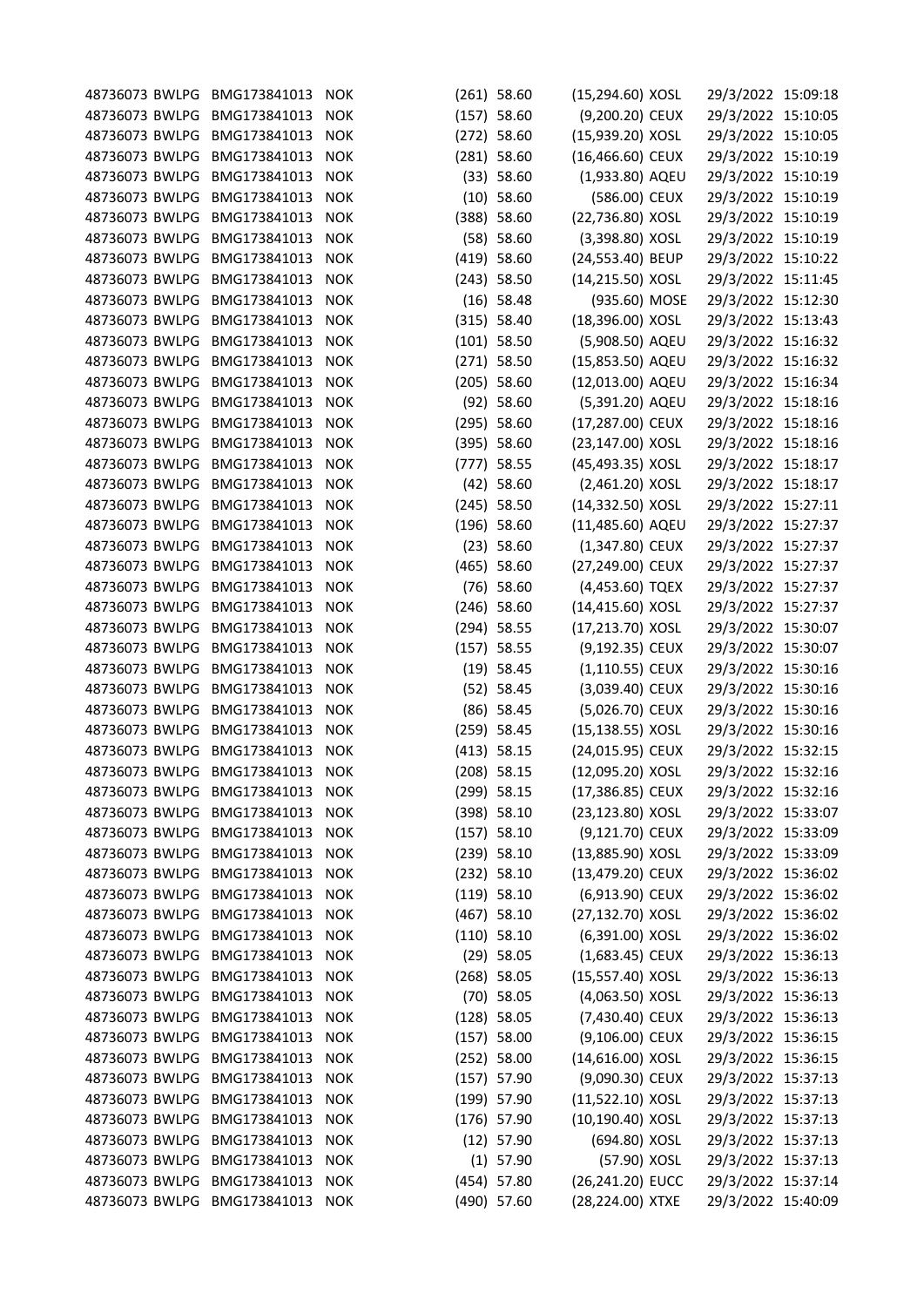| 48736073 BWLPG BMG173841013 |                  | <b>NOK</b>               | $(17)$ 57.55  | (978.35) GSEI                       | 29/3/2022 15:40:40 |  |
|-----------------------------|------------------|--------------------------|---------------|-------------------------------------|--------------------|--|
| 48736073 BWLPG              | BMG173841013     | <b>NOK</b>               | (358) 57.60   | (20,620.80) AQEU                    | 29/3/2022 15:40:40 |  |
| 48736073 BWLPG              | BMG173841013     | <b>NOK</b>               | $(40)$ 57.60  | (2,304.00) CEUX                     | 29/3/2022 15:41:11 |  |
| 48736073 BWLPG              | BMG173841013     | <b>NOK</b>               | (58) 57.60    | (3,340.80) CEUX                     | 29/3/2022 15:41:11 |  |
| 48736073 BWLPG              | BMG173841013     | <b>NOK</b>               | $(278)$ 57.60 | (16,012.80) CEUX                    | 29/3/2022 15:41:11 |  |
| 48736073 BWLPG              | BMG173841013     | <b>NOK</b>               | $(371)$ 57.80 | (21,443.80) XTXE                    | 29/3/2022 15:41:39 |  |
| 48736073 BWLPG              | BMG173841013     | <b>NOK</b>               | (537) 58.00   | (31,146.00) AQEU                    | 29/3/2022 15:41:53 |  |
| 48736073 BWLPG              | BMG173841013     | <b>NOK</b>               | $(133)$ 57.90 | (7,700.70) CEUX                     | 29/3/2022 15:42:09 |  |
| 48736073 BWLPG              | BMG173841013     | <b>NOK</b>               | $(24)$ 57.90  | (1,389.60) CEUX                     | 29/3/2022 15:42:09 |  |
| 48736073 BWLPG              | BMG173841013     | <b>NOK</b>               | $(211)$ 57.90 | (12,216.90) XOSL                    | 29/3/2022 15:42:09 |  |
| 48736073 BWLPG              | BMG173841013     | <b>NOK</b>               | $(92)$ 58.00  | (5,336.00) AQEU                     | 29/3/2022 15:43:05 |  |
| 48736073 BWLPG              | BMG173841013     | <b>NOK</b>               | $(296)$ 58.00 | (17,168.00) CEUX                    | 29/3/2022 15:43:05 |  |
| 48736073 BWLPG              | BMG173841013     | <b>NOK</b>               | (395) 58.00   | (22,910.00) XOSL                    | 29/3/2022 15:43:05 |  |
| 48736073 BWLPG              | BMG173841013     | <b>NOK</b>               | $(110)$ 58.00 | (6,380.00) AQEU                     | 29/3/2022 15:43:05 |  |
| 48736073 BWLPG              | BMG173841013     | <b>NOK</b>               | $(36)$ 58.00  | (2,088.00) CEUX                     | 29/3/2022 15:43:05 |  |
| 48736073 BWLPG              | BMG173841013     | <b>NOK</b>               | $(316)$ 58.00 | (18,328.00) CEUX                    | 29/3/2022 15:43:05 |  |
| 48736073 BWLPG              | BMG173841013     | <b>NOK</b>               | $(386)$ 58.00 | (22,388.00) XOSL                    | 29/3/2022 15:43:05 |  |
| 48736073 BWLPG              | BMG173841013     | <b>NOK</b>               | $(36)$ 58.00  | (2,088.00) XOSL                     | 29/3/2022 15:43:05 |  |
| 48736073 BWLPG              | BMG173841013     | <b>NOK</b>               | $(49)$ 58.00  | (2,842.00) XOSL                     | 29/3/2022 15:43:05 |  |
| 48736073 BWLPG              | BMG173841013     | <b>NOK</b>               | $(168)$ 58.10 | (9,760.80) CEUX                     | 29/3/2022 15:44:32 |  |
| 48736073 BWLPG              | BMG173841013     | <b>NOK</b>               | $(157)$ 58.10 | (9,121.70) CEUX                     | 29/3/2022 15:45:03 |  |
| 48736073 BWLPG              | BMG173841013     | <b>NOK</b>               | $(760)$ 58.25 | (44,270.00) XTXE                    | 29/3/2022 15:45:21 |  |
| 48736073 BWLPG              | BMG173841013     | <b>NOK</b>               | $(342)$ 58.35 | (19,955.70) XOSL                    | 29/3/2022 15:45:52 |  |
| 48736073 BWLPG              | BMG173841013     | <b>NOK</b>               | $(91)$ 58.40  | (5,314.40) XOSL                     | 29/3/2022 15:47:29 |  |
| 48736073 BWLPG              | BMG173841013     | <b>NOK</b>               | $(181)$ 58.45 | (10,579.45) TQEX                    | 29/3/2022 15:47:57 |  |
| 48736073 BWLPG              | BMG173841013     | <b>NOK</b>               | $(181)$ 58.45 | (10,579.45) AQEU                    | 29/3/2022 15:47:57 |  |
| 48736073 BWLPG              | BMG173841013     |                          | $(14)$ 58.45  | (818.30) CEUX                       | 29/3/2022 15:47:57 |  |
| 48736073 BWLPG              | BMG173841013     | <b>NOK</b><br><b>NOK</b> |               |                                     |                    |  |
| 48736073 BWLPG              | BMG173841013     | <b>NOK</b>               | $(545)$ 58.40 | (31,828.00) XTXE                    | 29/3/2022 15:48:23 |  |
| 48736073 BWLPG              | BMG173841013     | <b>NOK</b>               | $(319)$ 58.30 | (18,597.70) CEUX                    | 29/3/2022 15:48:29 |  |
| 48736073 BWLPG              | BMG173841013     |                          | $(425)$ 58.30 | (24,777.50) XOSL<br>(9,137.40) CEUX | 29/3/2022 15:48:29 |  |
|                             | BMG173841013     | <b>NOK</b>               | $(157)$ 58.20 |                                     | 29/3/2022 15:49:16 |  |
| 48736073 BWLPG              |                  | <b>NOK</b>               | $(309)$ 58.20 | (17,983.80) XOSL                    | 29/3/2022 15:49:16 |  |
| 48736073 BWLPG              | BMG173841013     | <b>NOK</b>               | $(424)$ 58.25 | (24,698.00) XTXE                    | 29/3/2022 15:50:39 |  |
| 48736073 BWLPG              | BMG173841013     | <b>NOK</b>               | $(375)$ 58.25 | (21,843.75) CEUX                    | 29/3/2022 15:51:09 |  |
| 48736073 BWLPG              | BMG173841013     | <b>NOK</b>               | $(377)$ 58.30 | (21,979.10) XTXE                    | 29/3/2022 15:51:38 |  |
| 48736073 BWLPG              | BMG173841013     | <b>NOK</b>               | $(376)$ 58.28 | (21,911.40) BEUP                    | 29/3/2022 15:51:47 |  |
| 48736073 BWLPG              | BMG173841013     | <b>NOK</b>               | (373) 58.35   | (21,764.55) XOSL                    | 29/3/2022 15:52:43 |  |
| 48736073 BWLPG              | BMG173841013     | <b>NOK</b>               | $(98)$ 58.40  | (5,723.20) XOSL                     | 29/3/2022 15:53:14 |  |
| 48736073 BWLPG              | BMG173841013     | <b>NOK</b>               | $(328)$ 58.40 | (19,155.20) XOSL                    | 29/3/2022 15:53:14 |  |
| 48736073 BWLPG              | BMG173841013     | <b>NOK</b>               | $(15)$ 58.40  | (876.00) XOSL                       | 29/3/2022 15:53:44 |  |
| 48736073 BWLPG              | BMG173841013     | <b>NOK</b>               | $(360)$ 58.40 | (21,024.00) XOSL                    | 29/3/2022 15:53:44 |  |
| 48736073 BWLPG              | BMG173841013     | <b>NOK</b>               | $(192)$ 58.45 | (11,222.40) XOSL                    | 29/3/2022 15:54:14 |  |
| 48736073 BWLPG              | BMG173841013     | <b>NOK</b>               | $(179)$ 58.45 | (10,462.55) XOSL                    | 29/3/2022 15:54:14 |  |
| 48736073 BWLPG              | BMG173841013     | <b>NOK</b>               | $(849)$ 58.50 | (49,666.50) BEUP                    | 29/3/2022 15:54:15 |  |
| 48736073 BWLPG              | BMG173841013     | <b>NOK</b>               | $(327)$ 58.40 | (19,096.80) CEUX                    | 29/3/2022 15:54:41 |  |
| 48736073 BWLPG              | BMG173841013     | <b>NOK</b>               | $(435)$ 58.40 | (25,404.00) XOSL                    | 29/3/2022 15:54:41 |  |
| 48736073 BWLPG              | BMG173841013     | <b>NOK</b>               | (235) 58.60   | (13,771.00) CEUX                    | 29/3/2022 15:56:33 |  |
| 48736073 BWLPG              | BMG173841013     | <b>NOK</b>               | $(494)$ 58.60 | (28,948.40) XOSL                    | 29/3/2022 15:56:33 |  |
| 48736073 BWLPG              | BMG173841013     | <b>NOK</b>               | $(25)$ 58.55  | $(1,463.75)$ XOSL                   | 29/3/2022 16:00:21 |  |
| 48736073 BWLPG              | BMG173841013     | <b>NOK</b>               | (522) 58.55   | (30,563.10) XOSL                    | 29/3/2022 16:00:21 |  |
| 48736073 BWLPG              | BMG173841013     | <b>NOK</b>               | $(410)$ 58.55 | (24,005.50) CEUX                    | 29/3/2022 16:00:21 |  |
| 48736073 BWLPG              | BMG173841013     | <b>NOK</b>               | $(128)$ 58.55 | (7,494.40) CEUX                     | 29/3/2022 16:00:21 |  |
| 48736073 BWLPG              | BMG173841013     | <b>NOK</b>               | $(157)$ 58.40 | (9,168.80) CEUX                     | 29/3/2022 16:00:35 |  |
| 48736073 BWLPG              | BMG173841013     | <b>NOK</b>               | $(272)$ 58.40 | (15,884.80) XOSL                    | 29/3/2022 16:00:35 |  |
| 48736073 BWLPG              | BMG173841013 NOK |                          | $(379)$ 58.75 | (22,266.25) XTXE                    | 29/3/2022 16:05:29 |  |